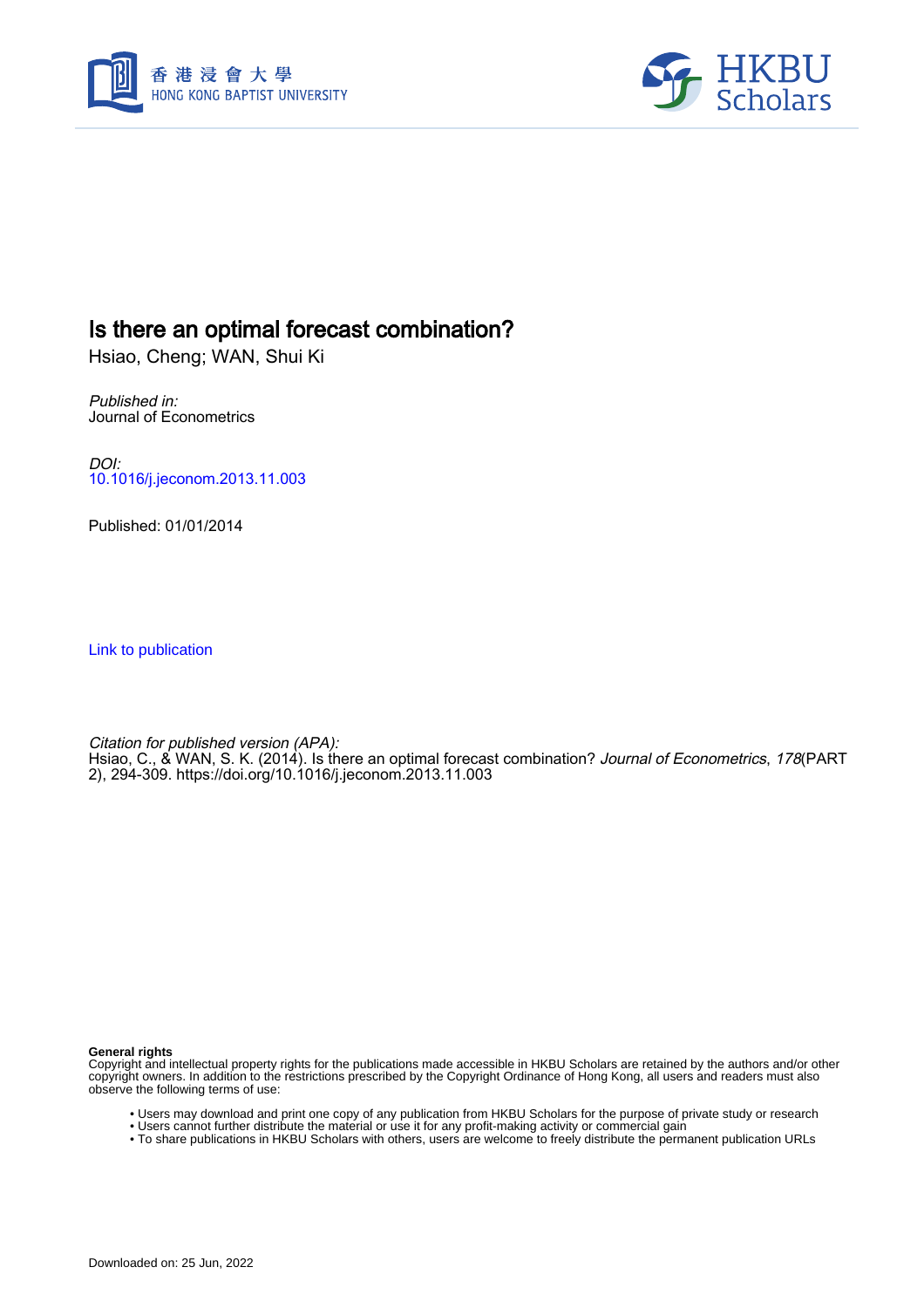# Is there an optimal forecast combination?

Cheng Hsiao<sup>†</sup>and Shui Ki Wan<sup>‡</sup>

September 2, 2011

#### Abstract

We consider several geometric approaches for combining forecasts in large samples  $-$  a simple eigenvector approach, a mean corrected eigenvector and trimmed eigenvector approach. We give conditions where geometric approach yields identical result as the regression approach. We also consider a mean and a mean and scale corrected simple average of all predictive models for finite sample and give conditions where simple average is an optimal combination. Monte Carlos are conducted to compare the finite sample performance of these and some popular forecast combination and information combination methods and to shed light on the issues of "forecast combination" vs "information combination". We also try to shed light on whether there exists an optimal forecast combination method by comparing various forecast combination methods to predict US real output growth rate and excess equity premium.

## 1 Introduction

A good forecasting model is of critical importance to investors for forming their portfolio decisions and to governments or business leaders for making policy decisions. Often there are a number of predictors for a variable of interest. Instead of focusing on the selection of the best forecasting model, Bates and Granger (1969) have suggested to combine different forecasts. The main arguments favoring combining forecasts are: (i) The true data generating process is unknown. Even the

The authors would like to thank Z.D. Bai, G. Elliott, C. Lu, M.H. Pesaran, A. Zellner, two referees and the editor for helpful discussions and comments. Cheng Hsiao's work is partially supported by the National Science Foundation of China grant #71131008. Shui Ki Wan's work is partially supported by the RGC Grant # HKBU Project Code 248311

<sup>&</sup>lt;sup>†</sup>University of Southern California; WISE, Xiamen University, China

<sup>&</sup>lt;sup>‡</sup>Hong Kong Baptist University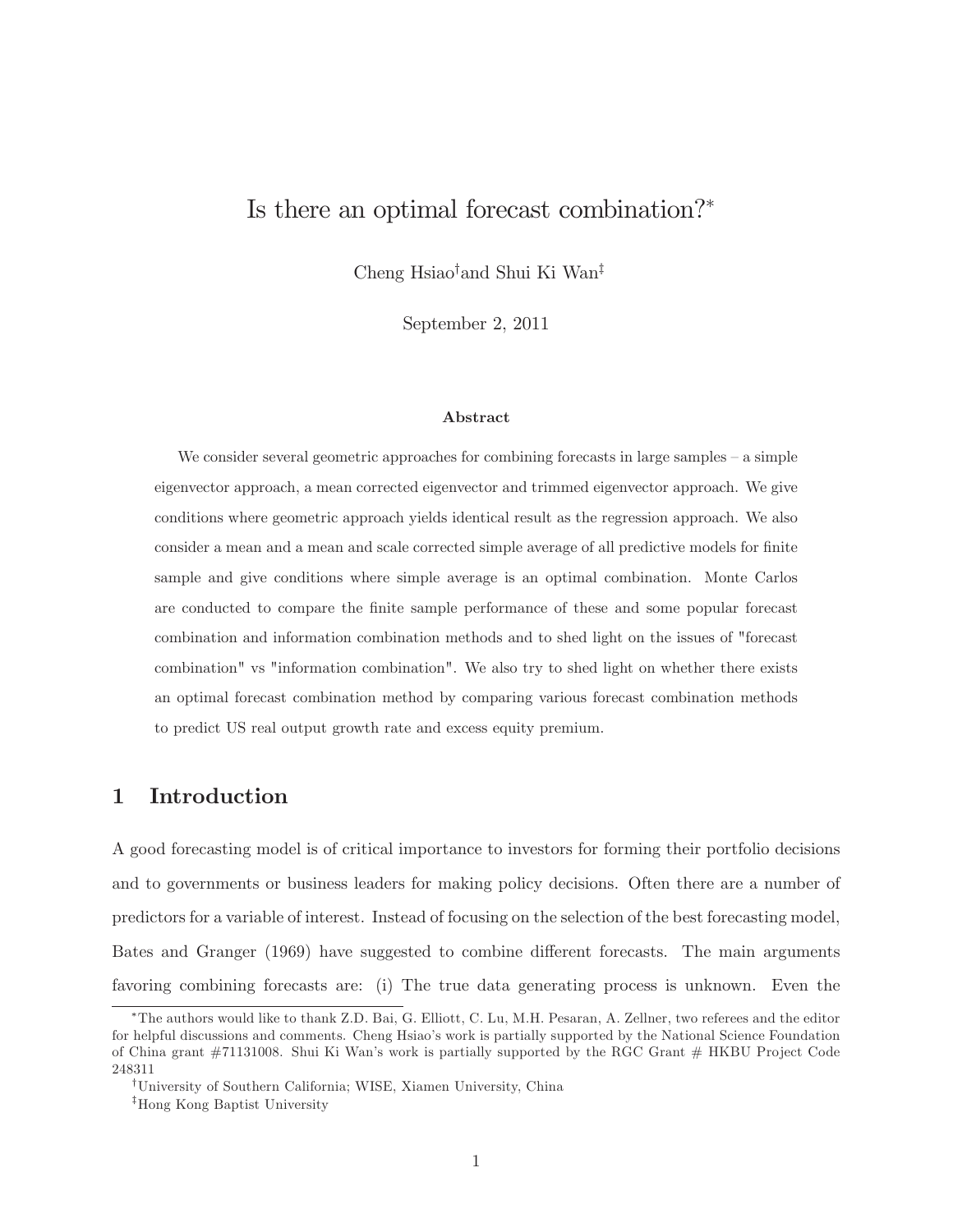most complicated model is likely to be misspecified and can, at best, provide a reasonable "local" approximation. It is highly unlikely that a single model will dominate uniformly over time. (ii) The best model may change over time in a way that can be difficult to track on the basis of past forecasting performance. Combining forecasts across different models may be viewed as a way to make the forecast more robust against misspecification biases and measurement errors in the data set. (iii) It is possible that diversification gains from combining across a set of forecasting models will dominate the strategy of only using a single forecasting models. Since then, numerous forecast combination methods have been proposed (e.g. see the survey by Timmermann (2006)). In this paper we suggest some additional forecast combination methods. We evaluate the performance of these approaches with some popular forecast combination methods through Monte Carlo studies and two empirical applications of predicting real US GDP growth rate and excess equity premium on S&P 500.

Suppose  $y_t$  is a variable of interest and there are N not perfectly collinear predictors,  $\mathbf{f}_t$  =  $(f_1, ..., f_{N_t})'$ , for  $y_t$ , for  $t = 1, ..., T_1$ . Our goal is to find a linear combination  $\mathbf{w} = (w_1, ..., w_N)'$ , and  $N \times 1$  vector of constants to form a new predictor  $\hat{y}_t = \mathbf{w}' \mathbf{f}_t$ ,  $t = T_1 + 1, ..., T$  which is optimal in terms of the risk function chosen. Obviously, the choice of of w depends on the loss function of the prediction error and the available sample.

Our objective is to find w to minimize the mean squared prediction error  $(MSPE)$ 

$$
\min E\left(y_t - \widehat{y}_t\right)^2. \tag{1}
$$

The sample version of  $MSPE$  will be

$$
MSPE = \frac{1}{T - T_1} \sum_{t = T_1 + 1}^{T} (y_t - \widehat{y}_t)^2.
$$
 (2)

In section 2, we review some popular forecasting combination and information combination methods. In Section 3, we suggest an eigenvector approach to combine forecasts when sample size is large. Section 4 suggests a mean corrected and a trimmed eigenvector approach. Section 5 suggests a mean and scale corrected simple average method and gives conditions that simple average can be optimal. Section 6 compares the nite sample performance of the forecast combination methods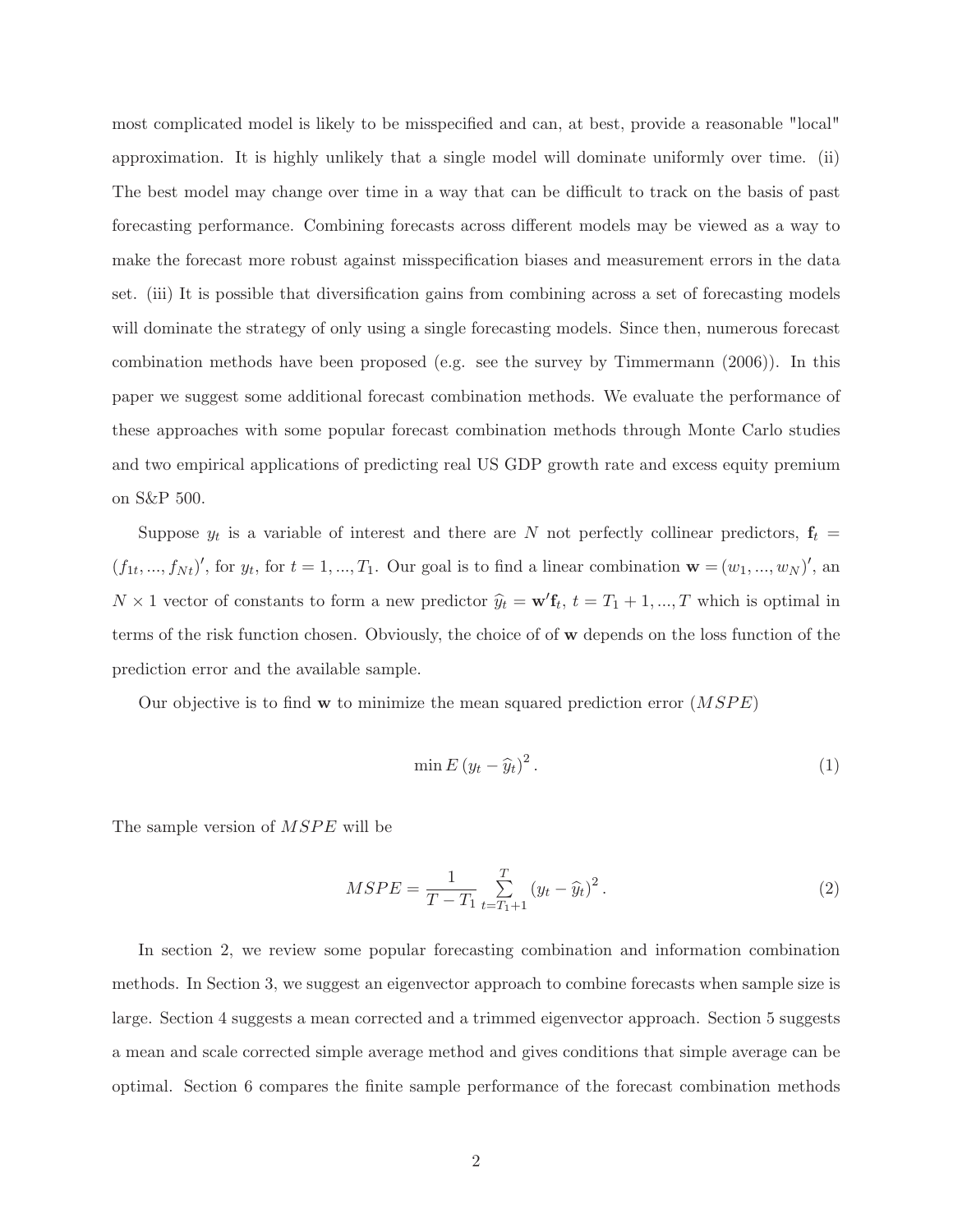suggested here vis-a-vie some popular sampling and Bayesian approach for combining forecasts. Section 7 compares the performance of various forecast combination methods to predict the US real output growth rate and the US excess equity premium. Concluding remarks are in section 8.

# 2 Some Popular Forecast Combination and Information Combination Methods

#### 2.1 Regression Approach

Granger and Ramanathan (1984) suggest finding  $w$  to minimize (2) from a regression approach. They consider three regression models

$$
y_t = \mathbf{w}' \mathbf{f}_t + u_t, \text{ subject to } \sum_{j=1}^{N} w_j = 1,
$$
\n(3)

$$
y_t = \mathbf{w}' \mathbf{f}_t + u_t, \tag{4}
$$

$$
y_t = \alpha + \mathbf{w}' \mathbf{f}_t + u_t. \tag{5}
$$

which are named as  $GR1, GR2$  and  $GR3$ , respectively.

GR3 yields an unconstrained regression weights and unconstrained minimum of  $\sum_{t=1}^{T_1} (y_t - \hat{y}_t)^2$ . GR1 and GR2 can be viewed as constrained regression model of GR3 with GR1 being the most restrictive. If some of the predictive models  $f_{it}$  are biased predictors, then the weighting schemes generated by GR1 and GR2 could be biased, but GR3 still generates unbiased predictor as the bias in  $f_{it}$  is picked up by the intercept. Therefore, if sample size is large, we should expect the mean squared prediction error of  $GR3 \le$  mean squared prediction error of  $GR2 \le$  mean squared prediction error of GR1 unless the restriction is correct.

In addition to using regression method to find the weights, simple average of all predictive models have been found to yield good forecasts (e.g. Clemen (1989), Chan, Stock and Watson (1999)). That is, let

$$
w_i^{SA(N)} = \frac{1}{N}, \quad i = 1, ..., N. \tag{6}
$$

We shall call forecasts generated by simple averaging of all predictive models  $SA(N)$ .

Alternatively, Bates and Granger  $(1969)$  suggest finding the weight for the *i*-th predictive model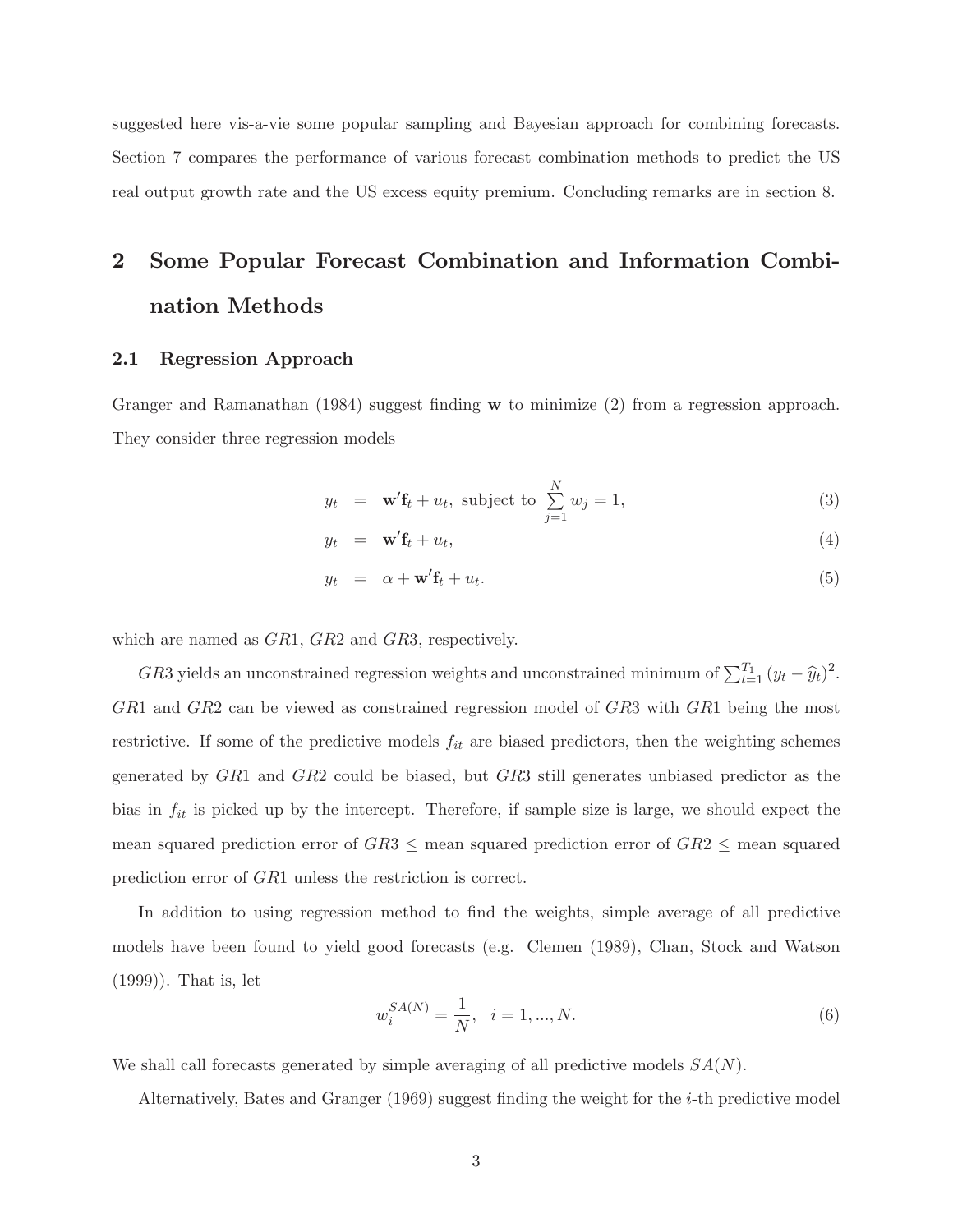as

$$
w_i^{BG} = \frac{\hat{\sigma}^{-2}(i)}{\sum_{j=1}^N \hat{\sigma}^{-2}(j)}, \ i = 1, ..., N,
$$
\n(7)

where  $\hat{\sigma}^2(i) = \frac{1}{T_1} \sum_{t=1}^{T_1}$  $\sum_{t=1}^{1} (y_t - f_{it})^2$  is the estimated mean squared prediction error of the *i*-th model. Both (6) and (7) may be viewed as the constrained solution to the regression model (3) with

prior knowledge that  $w_i = w_i^{SA(N)} = \frac{1}{N}$  $\frac{1}{N}$  or  $w_i = w_i^{BG}$ , for  $i = 1, ..., N$ .

### 2.2 Bayesian Averaging

Buckland et. al. (1997) propose to find the weights through a Bayesian procedure. Given the prior that any of the N predictive models is equally likely to be the best model for forecasting  $y_t$ , they show that<sup>1</sup>

$$
w_{BIC,i} = \frac{\exp\left(-\frac{1}{2}\Delta BIC_i\right)}{\sum\limits_{j=1}^{N} \exp\left(-\frac{1}{2}\Delta BIC_j\right)}, i = 1, ..., N,
$$
\n(8)

gives the posterior odds for the *i*-th model being the best predictive model where  $\Delta BIC_i = BIC_i$  - $\min_j (BIC_j)$ , and  $BIC_i$  is the Bayesian information criterion for the *i*-th model (Schwartz (1978)),

$$
BIC_i = T_1 \ln \hat{\sigma}^2 (i) + (m_i + 1) \ln (T_1), \qquad (9)
$$

where  $m_i$  denotes the number of unknown parameters in the *i*-th predictive model. We shall denote the Bayesian averaging methods as  $MABICFC$ .

## 2.3 Model Selection Approach

Instead of trying to find the optimal weight for each of the forecasting model. Swanson and Zeng (2001) propose to treat the predicted value of each forecasting model as a regressor, then use model selection criterion to select the optimal combination out of  $2^N - 1$  possible combinations. Therefore, if the predicted values of m predictive models are used as regressor, then  $m_i = m$ . We shall consider

 $1$ Diebold and Pauly (1990) considered the use of prior information in forecast combination.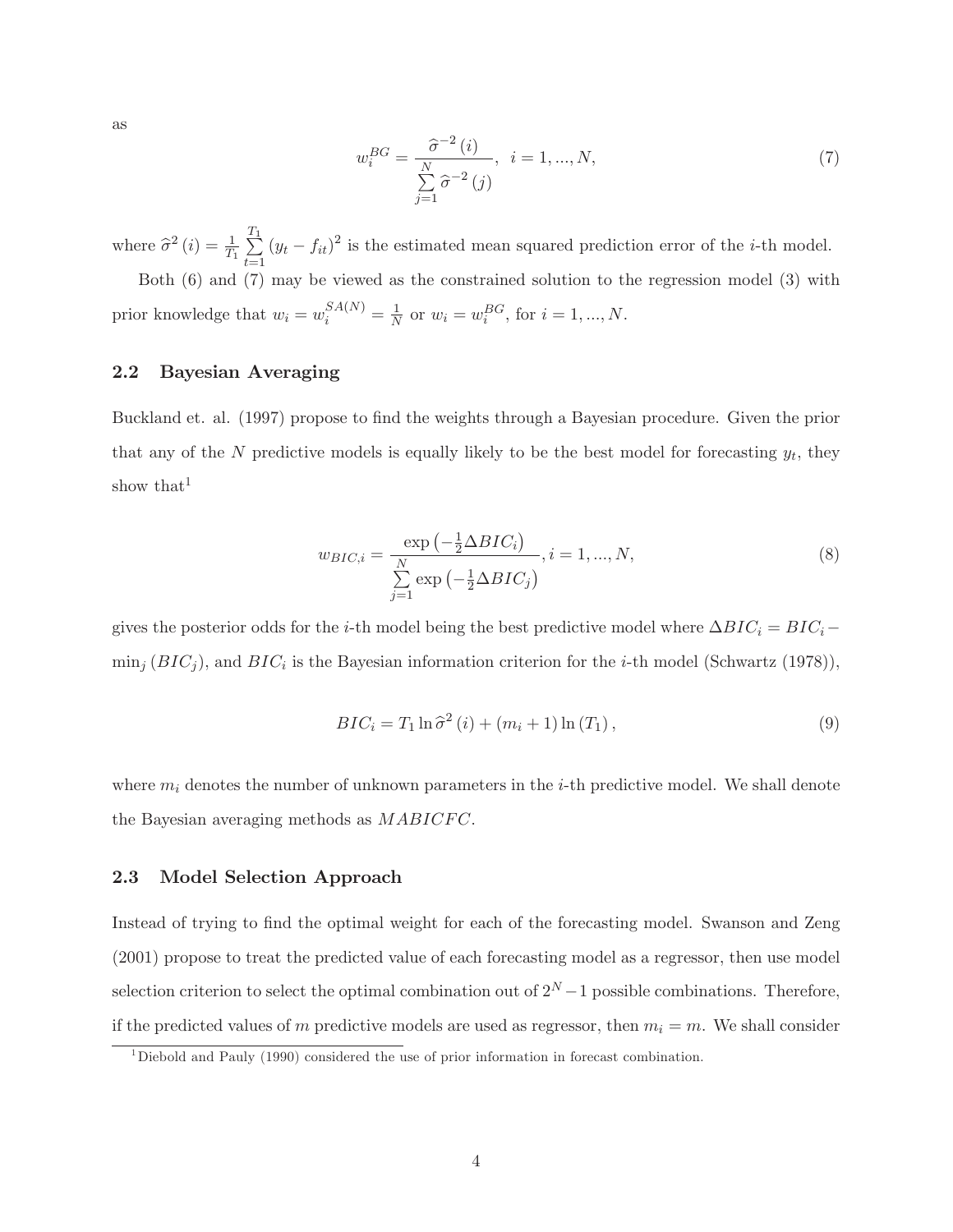the choice in terms of  $BIC$ ,  $AIC$  (Akaike (1974)), and  $AICC$  (Hurvich and Tsai (1989))

$$
AIC_i = T_1 \ln \hat{\sigma}^2 \left( i \right) + 2 \left( m_j + 1 \right), \tag{10}
$$

$$
AICC_i = AIC_i + 2\frac{(m_i + 1)(m_i + 2)}{T_1 - m_i - 2}.
$$
\n(11)

### 2.4 Information Combination

Suppose the information set for generating the predictive models,  $x$ , is known. Let the mean squared error of  $(y_t, \mathbf{x}'_t)'$  be denoted as

$$
\begin{pmatrix} \sigma_y^2 & \sigma_{yx} \\ \sigma_{xy} & \Sigma_{xx} \end{pmatrix} . \tag{12}
$$

We consider three information combination approaches. The first is the regression approach. Then the minimum mean squared error predictor for  $y_t$  is

$$
\widehat{y}_t = \mathbf{x}_t' \Sigma_{xx}^{-1} \sigma_{xy},\tag{13}
$$

which will be denoted as  $TVC$ .

When  $\Sigma_{xx}$  and  $\sigma_{xy}$  are unknown, we replace them by the corresponding sample estimates and denote the resulting predictor as  $EVC$ .

The second approach is to use one of the model selection criteria to select the best subset of x to generate predictions. Again, we use AIC, AICC and BIC criteria.

The third is to use Bayesian averaging method knowing how the predictive models are generated. We shall call it  $MABIC$ , where the averaging weights given by  $(8)$  are in terms of  $BIC$ .

## 3 An Eigenvector Approach

Let  $\mathbf{v}_t$  be the  $N \times 1$  prediction error vector of  $\mathbf{f}_t$  with the *i*-th element being the prediction error of the  $i$ -th predictive model,

$$
v_{it} = y_t - f_{it}, \quad i = 1, ..., N. \tag{14}
$$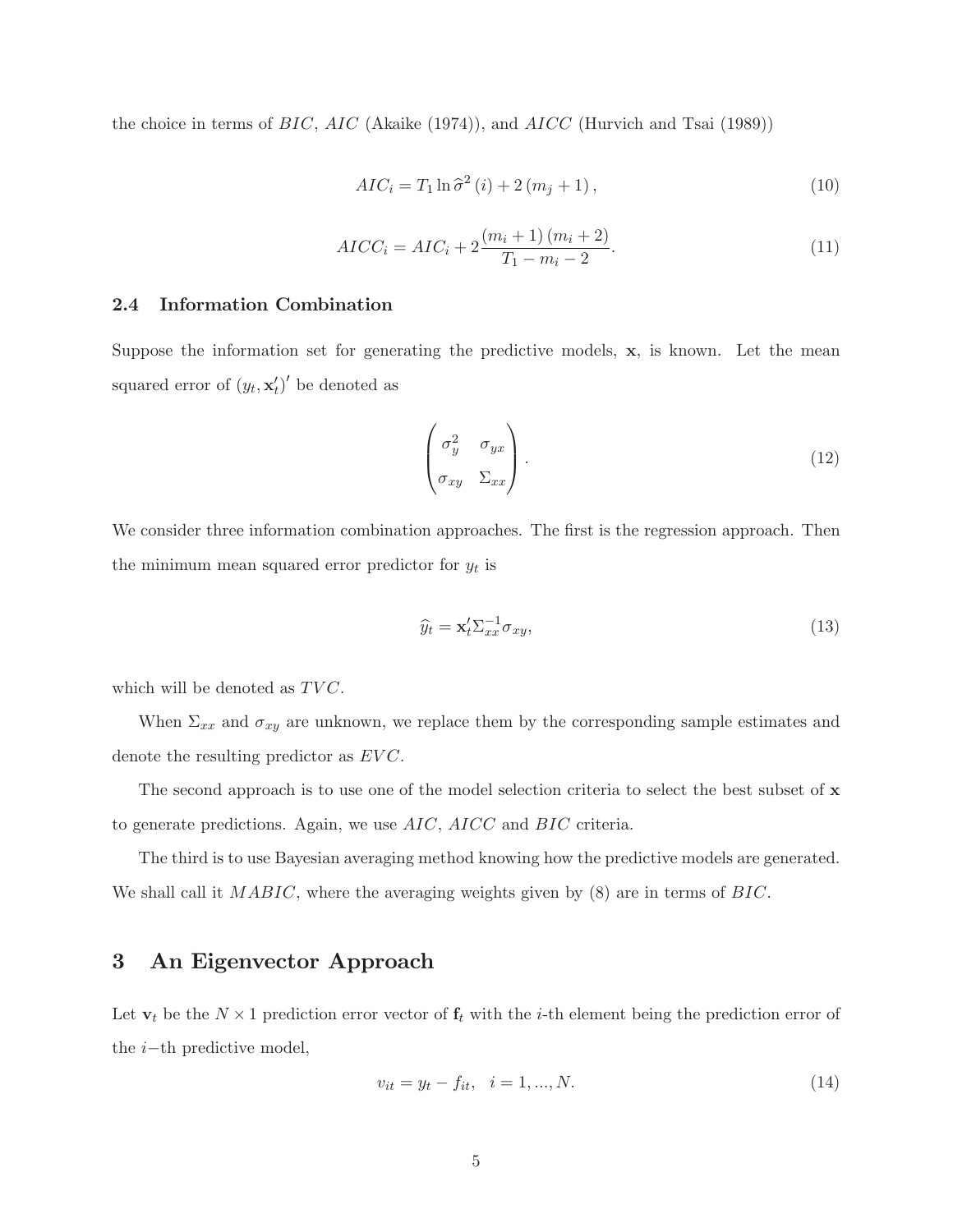

Figure 1

Our goal is to find a linear combination of  $v_{it}$  such that the mean squared prediction error

$$
E(\mathbf{w}'\mathbf{v}_t)^2 = \mathbf{w}' E(\mathbf{v}_t \mathbf{v}'_t) \mathbf{w}
$$
  
=  $\mathbf{w}' \Sigma \mathbf{w}$  (15)

is minimized subject to some normalization condition, where  $\Sigma$  is the mean squared prediction error matrix of  $f_t$ . The conventional normalization condition is (e.g. Markowitz (1952, 1959), Newbold and Granger (1974), Timmermann (2006)),

$$
\mathbf{e}'\mathbf{w} = \sum_{i=1}^{N} w_i = 1,\tag{16}
$$

and  $w_i \geq 0$ ,  $i = 1, ..., N$ , where **e** is an  $N \times 1$  vector of  $(1, ..., 1)'$ . Minimizing (15) subject to (16) yields

$$
\mathbf{w}^{VC} = \left(\mathbf{e}^{\prime} \Sigma^{-1} \mathbf{e}\right)^{-1} \left(\Sigma^{-1} \mathbf{e}\right). \tag{17}
$$

However, the normalization condition for (15) is not an innocuous condition. The normalization condition (16) puts restriction on  $w_i$ , which leads to a constrained minimization of (15). Therefore, instead of (16), we propose to use the normalization condition,

$$
\mathbf{w}'\mathbf{w} = \sum_{i=1}^{N} w_i^2 = 1.
$$
 (18)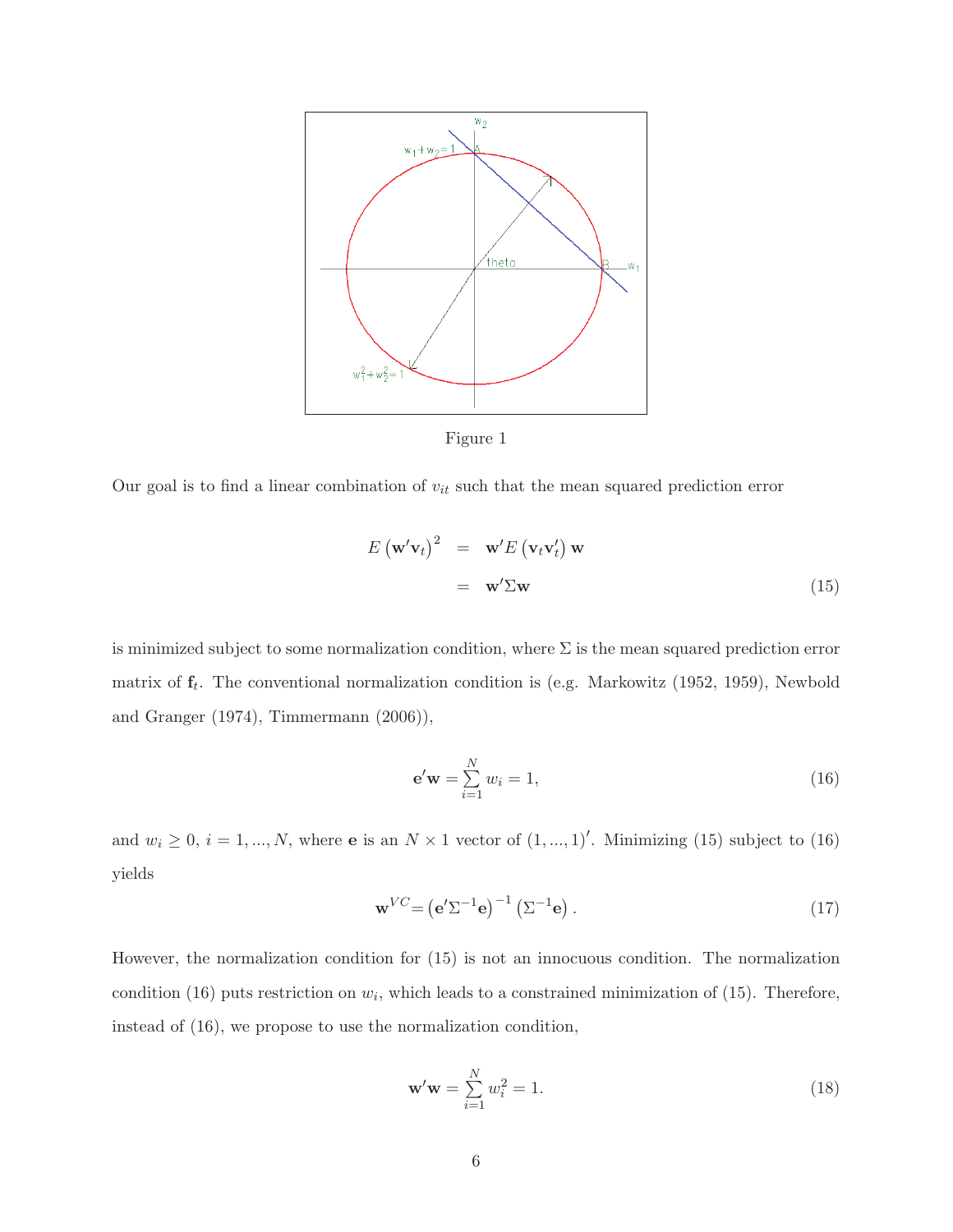Minimizing (15) subject to  $w'w = 1$  leads to  $w = w^1$  where  $w^1$  is the eigenvector corresponding to the smallest eigenvalue of  $\Sigma$ , say  $\phi_1$ .

Minimizing (15) subject to  $e'w = 1$  restricts the search on a  $R^{N-1}$  hyperplane in  $R^N$ , while the normalization  $\mathbf{w}'\mathbf{w} = 1$  allows the search of the minimum of (15) in  $R^N$ . This can be seen by considering a simple case of  $N = 2$ . The relative weight of  $w_1$  and  $w_2$  is given by  $\tan(\theta)$  where  $\theta$  is the angle between the straight-line going through the origin and the  $w_1$  axis. The constraint  $w_1+w_2 = 1$  and  $w_i \ge 0$  limit the search of  $(w_1, w_2)$  along the straight line AB (the first quadrant) on the Figure. Hence, the relative weight of  $w_2$  and  $w_1$  is given by the angle between the straight-line going through the origin and the point on AB and  $w_1$  axis. On the other hand, the normalization rule  $w_1^2 + w_2^2 = 1$  does not impose any constraint. It allows the search of the minimum over the complete plane (360<sup>0</sup> degree). In other words, any  $w^*$  that satisfies  $e'w^* = 1$  can be converted to the constraint  $\widetilde{\mathbf{w}}^{*}$  = 1 by letting  $\widetilde{\mathbf{w}}^{*} = \frac{1}{\sqrt{c}} \mathbf{w}^{*}$ , where  $c = \mathbf{w}^{*}$ ' $\mathbf{w}^{*}$ . However, not every  $\widetilde{\mathbf{w}}^{**}$ that satisfies  $\widetilde{\mathbf{w}}^{**}\widetilde{\mathbf{w}}^{**} = 1$  can be converted to  $\mathbf{e}'\mathbf{w}^{**} = 1$  where  $\mathbf{w}^{**}$  is a constant multiple of  $\widetilde{\mathbf{w}}^{**}$ . Therefore, in principle, minimizing  $w'\Sigma w$  subject to  $w'w = 1$  should yield a smaller value than subject to  $e'w = 1$  when both are compared on the same scale.

We illustrate this point by considering the following two examples:

Example 3.1. Suppose

$$
\Sigma = \begin{pmatrix} 0.7 & 0.3 \\ 0.3 & 0.7 \end{pmatrix}.
$$

Minimizing  $\mathbf{w}'\Sigma\mathbf{w}$  subject to  $\mathbf{e}'\mathbf{w} = 1$  or  $\mathbf{w}'\mathbf{w} = 1$  yields  $\mathbf{w}^{*\prime} = \left(\frac{1}{2}\right)$  $\frac{1}{2}, \frac{1}{2}$  $\frac{1}{2}$  or  $\widetilde{\mathbf{w}}^{**} = \left(\frac{1}{\sqrt{2}}\right)$  $\frac{1}{2}, -\frac{1}{\sqrt{2}}$ 2  $\int$  (or  $(\widetilde{\mathbf{w}}^{**\prime}$  =  $\Big($  $-\frac{1}{\sqrt{2}}$  $\frac{1}{2}, \frac{1}{\sqrt{2}}$ 2 ), respectively. Let  $\widetilde{\mathbf{w}}^{*'} = \sqrt{2}\mathbf{w}^*$ , we have  $\widetilde{\mathbf{w}}^{*'}\widetilde{\mathbf{w}}^* = 1$ . However,  $\widetilde{\mathbf{w}}^{*'}\Sigma \widetilde{\mathbf{w}}^* =$  $0.5 > \widetilde{\mathbf{w}}^{**} \Sigma \widetilde{\mathbf{w}}^{**} = 0.4.$ 

Example 3.2. Suppose

$$
\Sigma = \begin{pmatrix} 1.4 & -0.4 \\ -0.4 & 1.4 \end{pmatrix}.
$$

Minimizing  $\mathbf{w}'\Sigma\mathbf{w}$  subject to  $\mathbf{e}'\mathbf{w} = 1$  or  $\mathbf{w}'\mathbf{w} = 1$  yields  $\mathbf{w}^{*\prime} = \left(\frac{1}{2}\right)$  $\frac{1}{2}, \frac{1}{2}$  $\frac{1}{2}$  or  $\widetilde{\mathbf{w}}^{**} = \left(\frac{1}{\sqrt{2}}\right)$  $\frac{1}{2}, \frac{1}{\sqrt{2}}$ 2 . Let  $\mathbf{w}^{**} = \frac{1}{\sqrt{2}}$  $\overline{\mathbf{z}}_2^{\mathbf{w}^{**}}$ , then  $\mathbf{e}'\mathbf{w}^{**} = 1$ , and  $\mathbf{w}^{*\prime} \Sigma \mathbf{w}^{*} = \mathbf{w}^{**} \Sigma \mathbf{w}^{**} = 0.5$ .

Example 3.1. shows that it is possible to rescale  $\mathbf{w}^*$  into  $\widetilde{\mathbf{w}}^*$  such that  $\widetilde{\mathbf{w}}^{*/\widetilde{\mathbf{w}}^*} = 1$ , but it is not possible to rescale  $\widetilde{\mathbf{w}}^{**}$  into  $\mathbf{w}^{**}$ . In other words, when it is possible to rescale  $\widetilde{\mathbf{w}}^{**}$  into  $\mathbf{w}^{**}$  such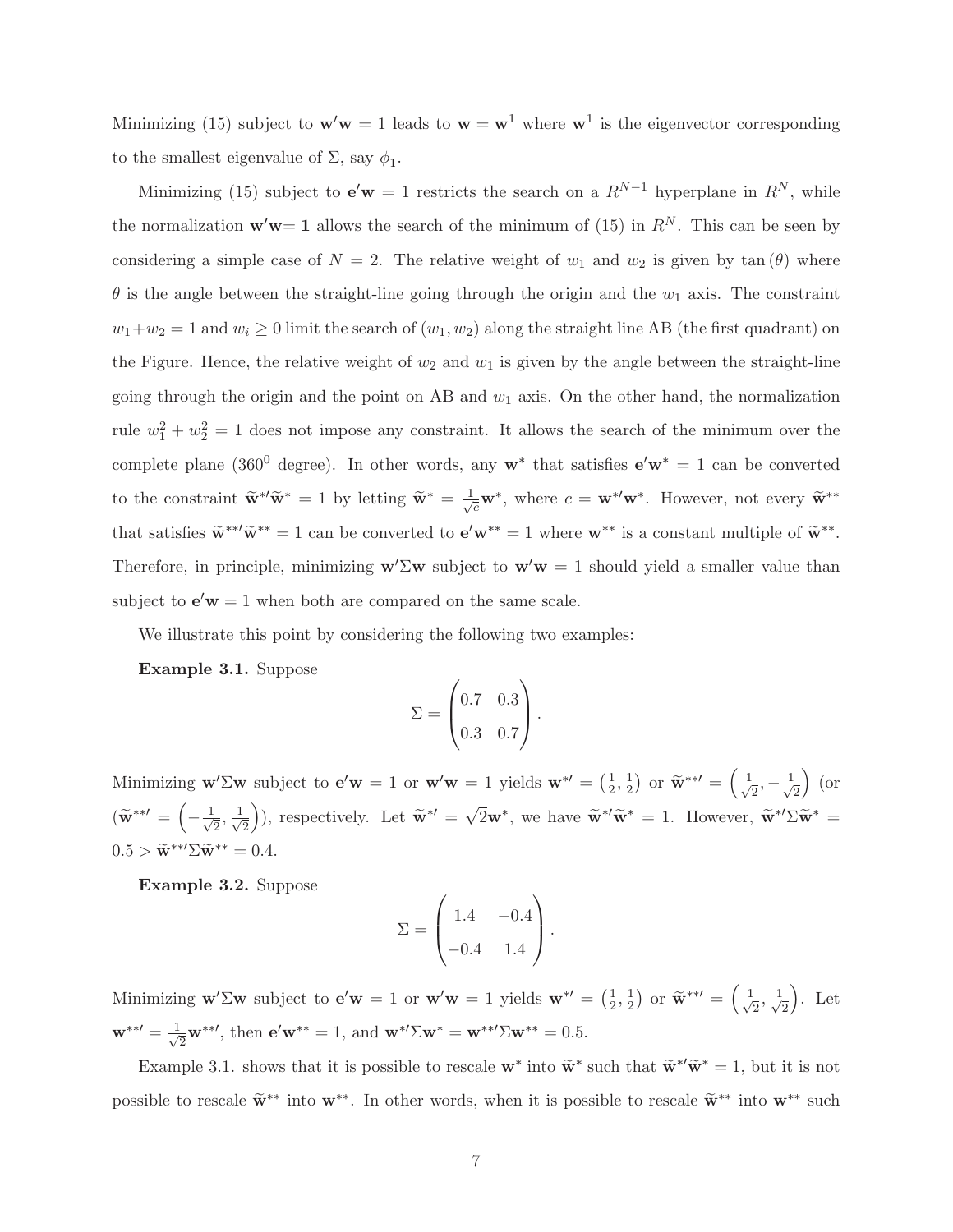that  $e'w^{**} = 1$ , minimizing  $w' \Sigma w$  subject to  $e'w = 1$  or  $w'w = 1$  yields identical minimum when the solution is normalized on the same scale. On the other hand, if it is not possible to renormalize the optimal solution subject to  $w'w = 1$  into  $e'w^{**} = 1$ , then minimizing  $w'\Sigma w$  subject to  $w'w = 1$ will yield a solution no larger than the solution subject to  $e'w = 1$ .

However, minimizing  $(15)$  is not equivalent to minimizing the population version of  $MSPE$  (1). This can be seen by noting that

$$
\mathbf{w}' \Sigma \mathbf{w} = \mathbf{w}' E \left[ (\mathbf{e} \mathbf{y}' - \mathbf{F}') (\mathbf{y} \mathbf{e}' - \mathbf{F}) \right] \mathbf{w}
$$
  
\n
$$
= E \left[ (y_t^* - \mathbf{f}_t' \mathbf{w})^2 \right]
$$
  
\n
$$
= d^2 E \left( y_t - \frac{1}{d} \mathbf{f}_t' \mathbf{w} \right)^2, \text{ when } d \neq 0,
$$
 (19)

where **y** is a  $T_1 \times 1$  vector of  $y_t$ , **F** is a  $T_1 \times N$  matrix with the *t*-th row equal to  $f'_t$ ,  $d = e'$ **w**, and  $y_t^* = dy_t$ . Therefore, minimizing (1) is equivalent to minimizing  $\frac{1}{d^2} \mathbf{w}' \Sigma \mathbf{w}$  over w.

Since  $\Sigma$  is a positive definite matrix, we can arrange the N positive eigenvalues in increasing order  $(\phi_1 = \phi_{\min}, \phi_2, ..., \phi_N = \phi_{\max})$ . Let  $\mathbf{w}^j$  be the eigenvector corresponding to  $\phi_j$ . We propose to choose **w** corresponding to the minimum of  $\begin{cases} \frac{\phi_1}{d^2} \end{cases}$  $\frac{\phi_1}{d_1^2}, \frac{\phi_2}{d_2^2}$  $\frac{\phi_2}{d_2^2},...,\frac{\phi_N}{d_N^2}$  $\overline{d_N^2}$  $\Big\}$ , say  $\mathbf{w}^l$ , where  $d_j = \mathbf{e}'\mathbf{w}^j$ , then we set the combination weight as

$$
\mathbf{w}^{EIG1} = \frac{1}{d_l} \mathbf{w}^l. \tag{20}
$$

We shall refer this method of obtaining the weight from sample estimated mean squared prediction error matrix as EIG1.

**Remark 3.1**: Since  $\Sigma$  is usually unknown, if we substitute  $\Sigma$  by  $\mathbf{S} = \frac{1}{T}$  $\frac{1}{T_1}\sum_{t=1}^{T_1}\left(\mathbf{e}y_t-\mathbf{f}_t\right)\left(y_t\mathbf{e}'-\mathbf{f}'_t\right)$ in (17), then the sample counterpart of (17) yields  $\mathbf{w}^{VC} = (\mathbf{e}^{\prime} \mathbf{S}^{-1} \mathbf{e})^{-1} \mathbf{S}^{-1} \mathbf{e}$ . This method will be named VC. The Bates and Granger (1969) method is equivalent to imposing a prior restriction that **S** is diagonal in the VC solution,  $\mathbf{w}^{VC} = (\mathbf{e}'\mathbf{S}^{-1}\mathbf{e})^{-1}\mathbf{S}^{-1}\mathbf{e}$ .

**Remark 3.2:** Minimizing  $w'Sw$  subject to  $e'w = 1$  transforms the norm back to minimization of the squared distance between  $y_t$  and  $\hat{y}_t = \mathbf{w}' \mathbf{f}_t$  along the y-axis. To see this, we note that

$$
\mathbf{w}'\mathbf{S}\mathbf{w} = \mathbf{w}' \left[ \frac{1}{T_1} \left( \mathbf{e} \mathbf{y}' - \mathbf{F}' \right) \left( \mathbf{y} \mathbf{e}' - \mathbf{F} \right) \right] \mathbf{w}
$$
  
=  $\frac{1}{T_1} \sum_{t=1}^{T_1} \left( y_t - \mathbf{w}' \mathbf{f}_t \right)^2,$  (21)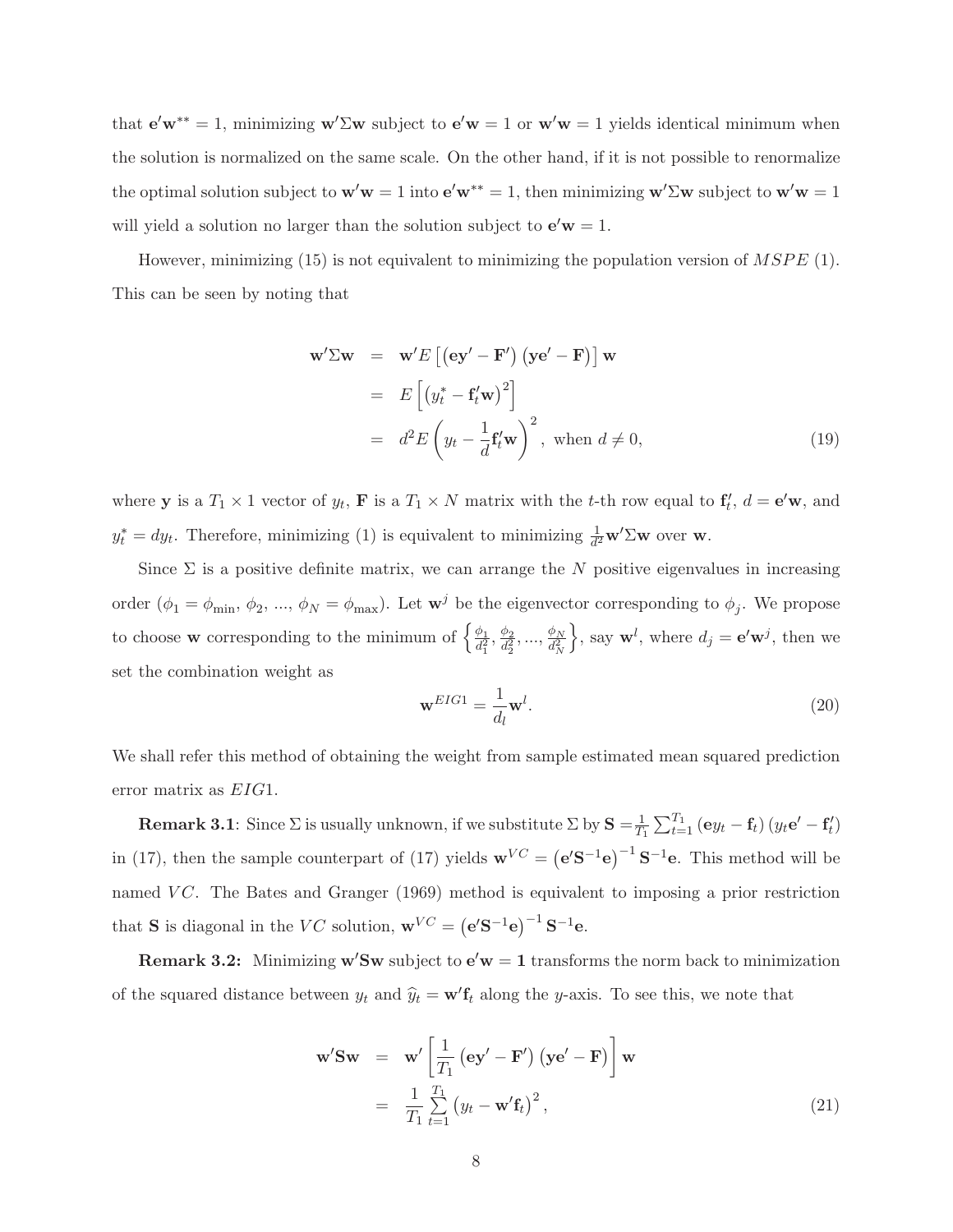where **y** is a  $T_1 \times 1$  vector of  $y_t$ , **F** is a  $T_1 \times N$  matrix with the *t*-th row equal to  $\mathbf{f}'_t$ . In other words, minimizing (21) subject to  $\mathbf{e}'\mathbf{w} = \mathbf{1}$  yields identical result as  $GR1$ .

**Remark 3.3:** The difference between Granger and Ramanathan's (1984) regression approach of finding w and the eigenvector approach is that the former treats the predictive models,  $f_t$ , as fixed and puts all the uncertainties on  $y_t$ . It finds **w** to minimize the norm along the y-axis, hence it is sensitive to the outlying observations of  $y_t$ . On the other hand, the eigenvector approach is to find  $w$  from the so-called orthogonality principle (e.g. Golub and Van Loan  $(1980)$ ). It treats uncertainties in  $y_t$  and the uncertainties of predictive models,  $\mathbf{f}_t$ , symmetrically. It aims at fitting a geometrically "best" subspace to the points  $\mathbf{v}_t = \mathbf{e}y_t - \mathbf{f}_t$ ,  $t = 1, ..., T_1$ . Therefore, the eigenvector approach will be sensitive to the disparities of the performance of different predictive models.

## 4 A Mean Corrected and a Trimmed Eigenvector Approach

The prediction error,  $v_{it}$ , may be decomposed as the sum of three components,

$$
v_{it} = \alpha_i + \mathbf{b}_i' \mathbf{\lambda}_t + \varepsilon_{it},\tag{22}
$$

where  $\alpha_i$  denotes the bias,  $\lambda_t$  denotes the  $r \times 1$  omitted common factors of all predictive models,  $\varepsilon_{it}$  is the idiosyncratic component that is uncorrelated across i,  $\mathbf{b}'_i$  denotes the  $1 \times r$  constant factor loading vector that captures the impact of  $\lambda_t$  on the prediction error,  $v_{it}$ . Then the mean squared prediction error matrix can be expressed as

$$
\Sigma = E(\mathbf{v}_t \mathbf{v}_t') = \mathbf{B} \mathbf{B}' + \mathbf{D} + \alpha \alpha'
$$
\n(23)

under the assumption that  $E(\lambda_t \lambda_t') = I_r$ , where **B** is the  $N \times r$  factor loading matrix with the *i*-th row equals to  $\mathbf{b}'_i$ , **D** is the diagonal matrix with the *i*th diagonal element equals to  $var(\varepsilon_{it}) = \sigma_i^2$ , and  $\boldsymbol{\alpha} = (\alpha_1, ..., \alpha_N)'$  is the  $N \times 1$  vector.

If some of the predictive models yield biased predictions,  $\alpha \neq 0$ . More accurate predictions can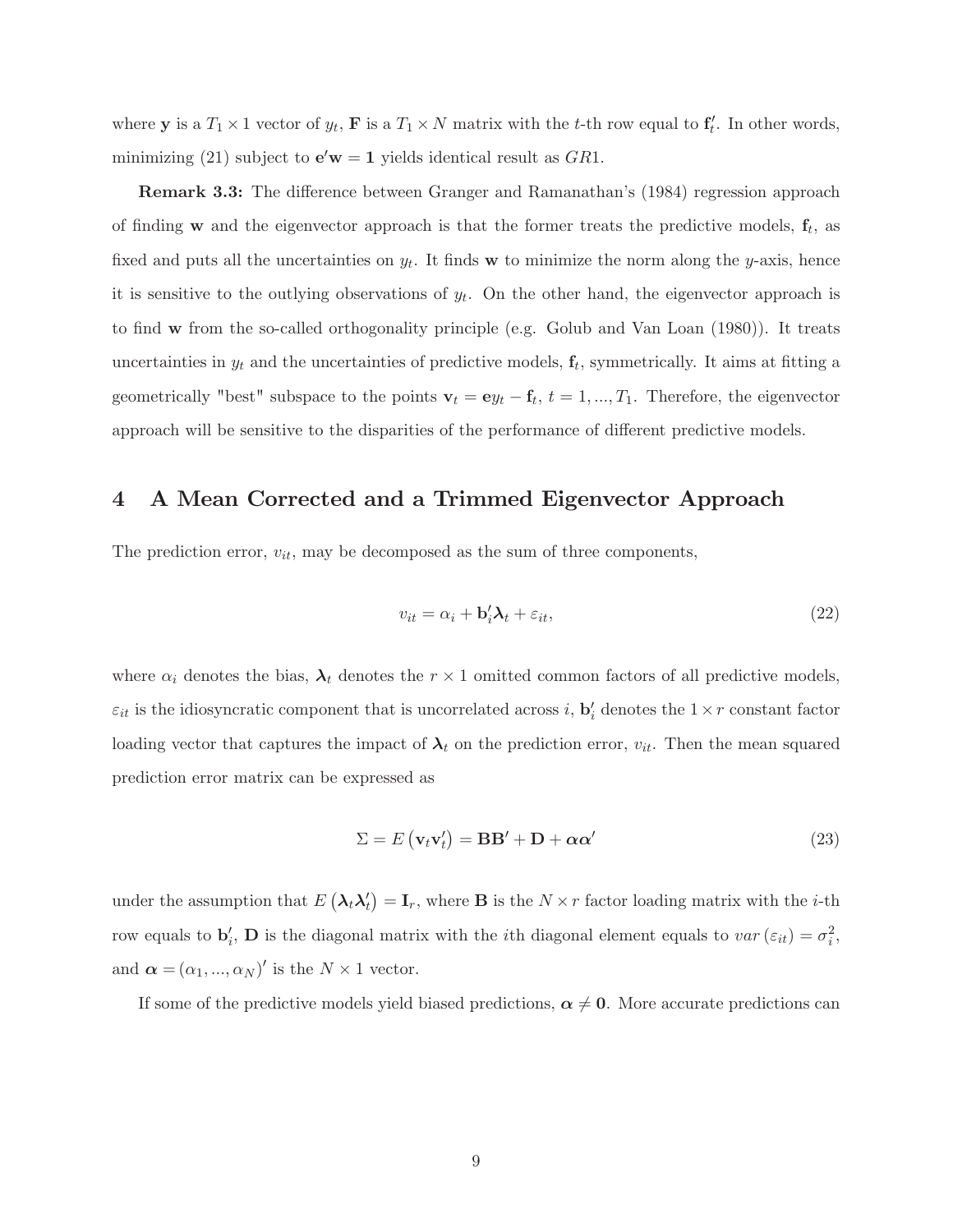be obtained by eliminating the bias. We note that

$$
\mathbf{w}'\Sigma\mathbf{w} = \mathbf{w}'E\frac{1}{T_1}\left\{\begin{aligned} &\left[ (\mathbf{e}\mathbf{y}' - \mathbf{e}E\mathbf{y}') - (\mathbf{F}' - E\mathbf{F}') + (\mathbf{e}E\mathbf{y}' - E\mathbf{F}') \right] \\ &\left[ (\mathbf{y}\mathbf{e}' - E\mathbf{y}\mathbf{e}') - (\mathbf{F} - E\mathbf{F}) + (E\mathbf{y}\mathbf{e}' - E\mathbf{F}) \right] \end{aligned} \right\}\mathbf{w}
$$
  
=  $\mathbf{w}'E\left\{\frac{1}{T_1}\left[ (\mathbf{e}\mathbf{y}' - \mathbf{e}E\mathbf{y}') - (\mathbf{F}' - E\mathbf{F}') \right] \left[ (\mathbf{y}\mathbf{e}' - E\mathbf{y}\mathbf{e}') - (\mathbf{F} - E\mathbf{F}) \right] \right\}\mathbf{w}$   
+ $\mathbf{w}'E\left\{\frac{1}{T_1} (\mathbf{e}E\mathbf{y}' - E\mathbf{F}') \left( E\mathbf{y}\mathbf{e}' - E\mathbf{F} \right) \right\}\mathbf{w}.$  (24)

The second term on the right-hand side of (24) is positive if  $E\mathbf{F} \neq E\mathbf{ye}'$ . The first term on the right-hand side of (24) is equal to

$$
\mathbf{w}'\Omega\mathbf{w} = \tilde{d}^2 E\left[ (y_t - Ey_t) - (\mathbf{f}_t - E\mathbf{f}_t)' \frac{1}{\tilde{d}} \mathbf{w} \right]^2, \tag{25}
$$

where  $\Omega = E \left\{ \frac{1}{T} \right\}$  $\frac{1}{T_1}$  [(ey' - eEy') - (F' - EF')] [(ye' - Eye') - (F - EF)]} and  $\tilde{d}$  = w'e. Let the  $N$  eigenvalues of  $\Omega$  be  $\Big(\widetilde{\phi}_1,...,\widetilde{\phi}_N$ ), and the corresponding eigenvectors be  $\widetilde{\mathbf{w}}_1, ..., \widetilde{\mathbf{w}}_N$ . Then an optimal **w** is the one that yields the minimum of  $\begin{cases} \frac{\widetilde{\phi}_1}{\widetilde{d}_1^2},...,\frac{\widetilde{\phi}_N}{\widetilde{d}_N^2} \end{cases}$  $\overline{\widetilde{d}_{N}^{2}}$  $\mathcal{L}$ . Let the solution be  $\tilde{\mathbf{w}}^l$ , then the optimal predictor of  $y_t$  is equal to

$$
\widehat{y}_t = a + \mathbf{f}'_t \mathbf{w}^{EIG2},\tag{26}
$$

where  $\mathbf{w}^{EIG2} = \frac{1}{\tilde{d}_l} \tilde{\mathbf{w}}^l$ , and  $a = Ey_t - E(\mathbf{f}'_t) \mathbf{w}^{EIG2}$ .

When  $y_t$  and  $f_t$  are stationary, we may approximate  $Ey_t$  and  $Ef_t$  by their time series mean  $\overline{y} = \frac{1}{T}$  $rac{1}{T_1} \sum_{n=1}^{T_1}$  $t=1$  $y_t$  and  $\bar{\mathbf{f}} = \frac{1}{T}$  $rac{T_1}{T_1} \sum_{n=1}^{T_1}$  $t=1$  $\mathbf{f}_t$ . Then  $\widehat{\mathbf{w}}^{EIG2}$  can be derived from sample approximation of  $\Omega$ ,

$$
\widehat{\Omega} = \frac{1}{T_1} \sum_{t=1}^{T_1} \left[ \mathbf{e} \left( y_t - \overline{y} \right) - \left( \mathbf{f}_t - \overline{\mathbf{f}} \right) \right] \left[ \left( y_t - \overline{y} \right) \mathbf{e}' - \left( \mathbf{f}_t - \overline{\mathbf{f}} \right)' \right]. \tag{27}
$$

This method will be denoted as EIG2.

Because eigenvector approach treats  $y$  and  $f$  symmetrically, the performance of the eigenvector approach could be severely impaired by one or a few predictive models that produce forecasts much worse than average forecasts. Aiolfi and Timmermann  $(2006)$  suggest to sort forecasts into quartiles based on their historical forecasting performance up to the point of prediction, say s. For each quartile, a pooled forecast is then computed. If the transition probability estimates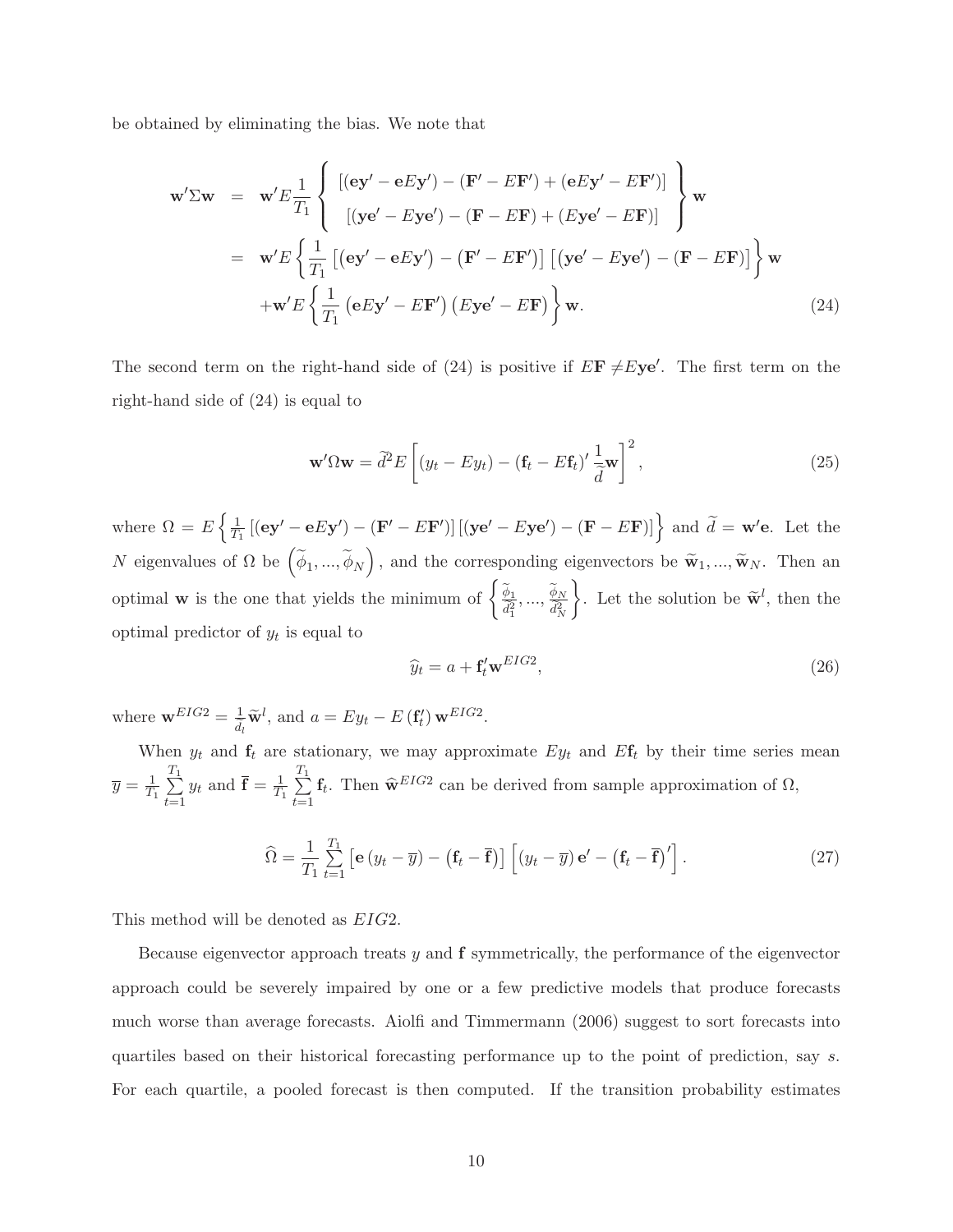(using information up to time s) suggest that a particular quartile of models produced better than average forecasts, then the pooled forecast from models in this quartile is included in the least squares estimates of the combination weights. We follow their idea here to sort out underperforming predictive models, namely, we rank the performance of each forecast. If the relative ranking stays more or less constant over time (i.e. there is a persistence in the performance of a predictive model), we use models in the top two quartiles. If the relative ranking at each period varies, then we use models in the top three quartiles or all predictive models. The reason for combining a larger number of forecasts in the latter case is because if the relative ranking of predictive models vary over time, it could be an indication of frequent "breaks" from a modelling perspective. When there is a break, a model that performed well in the past does not necessarily mean it will perform well in the future. Averaging could be a good way to hedge against model misspecification. We will denote the weight generated by this approach EIG3. (or EIG4, respectively, depends on whether the trimmed eigenvector is based on the mean-squared prediction error matrix or covariance matrix of the trimmed forecasts).

## 5 Mean and Mean and Scale Corrected Simple Averaging

The eigenvector approach can yield optimal combination weight only if  $\Sigma$  is known or  $\frac{N}{T} \to 0$ . If  $\frac{N}{T}$  = c >> 0, then the sample estimated eigenvector could point in a random direction (Nadler (2008)). For instance, Hsiao (2009) considers 50 observed values of 10 cross-sectional units generated from a multivariate normal distribution with a given covariance matrix. The true eigenvectors and the eigenvectors based on the sample estimate of  $\Sigma$  from these 50 independently observed values of 10 cross-sectional units are quite different, especially for the eigenvectors corresponding to the small eigenvalues. Hence using the estimated eigenvector may actually yield sub-optimal combination in finite sample. Therefore, even though the scale-adjusted eigenvector is supposed to yield the best forecast combination in principle, it often yields suboptimal combination in practice. The issue is akin to multicollinearity issue in sample estimates. It is well known when the regressors are collinear, the least square estimates are very unstable. The coefficients can change widely with a slight change of the number of sample observations.

On the other hand, simple averaging of all predictive models could be a robust way to generate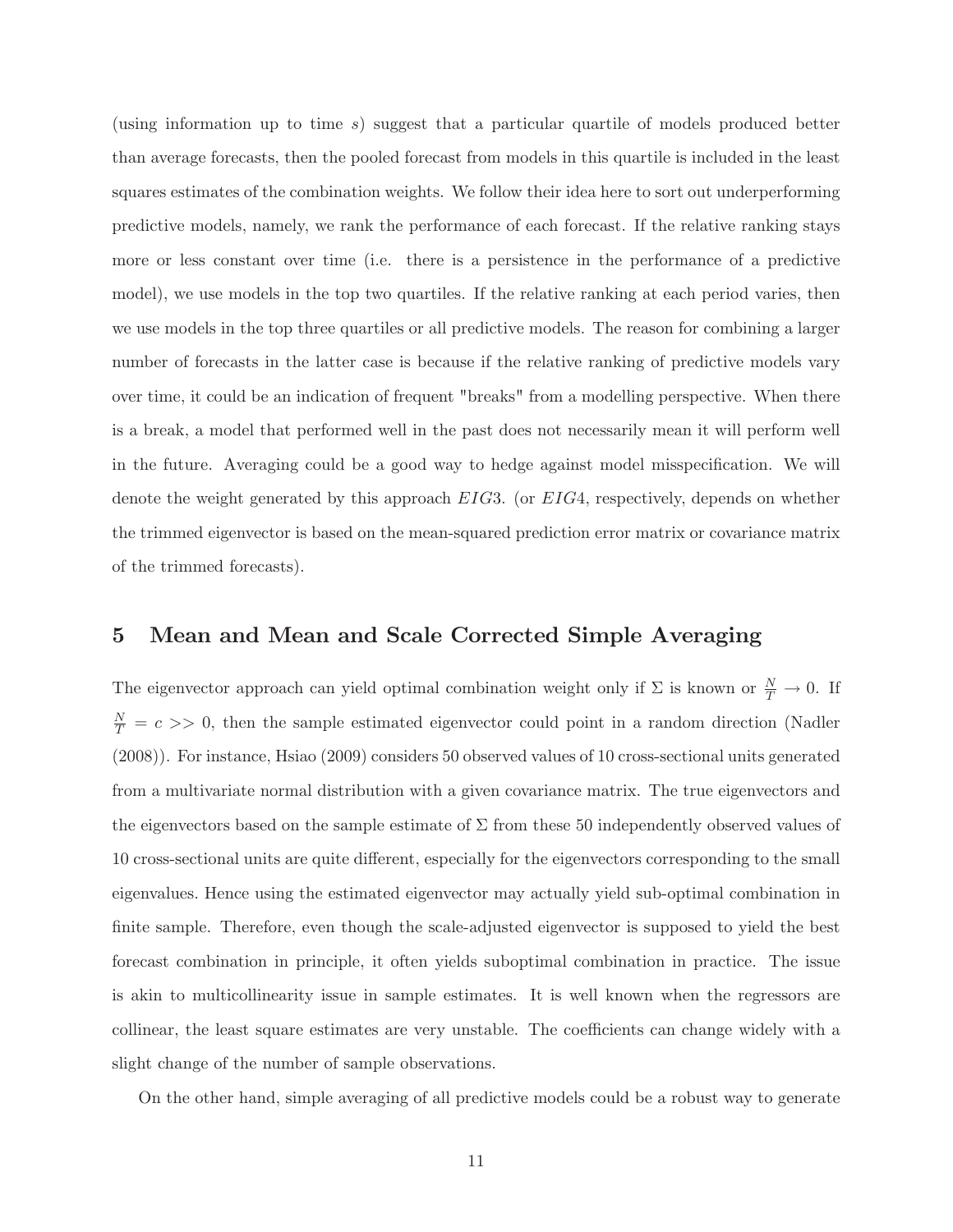prediction in nite sample. It has been documented that simple average can produce good forecasts (e.g. Bryan and Molloy (2007), Stock and Watson (2004), Timmermann (2006)). However, some or all N predictive models could be biased as noted by Palm and Zellner (1992). We can correct for possible bias of simple average method by considering a mean corrected simple averaging (MCSA),

$$
\widehat{y}_t = \mu + \overline{y}_t \quad , \tag{28}
$$

where  $\overline{y}_t$  denotes the simple averaging predictor for  $y_t$ . The mean  $\mu$  is obtained as the average of  $(y_t - \overline{y}_t)^2$ 

In addition to correcting the bias by adding an intercept to the simple averaging predictor, we can also make a scale correction by considering the predictive model (MSCSA),

$$
\widehat{y}_t = \mu + c \overline{y}_t \quad , \tag{29}
$$

where the mean  $\mu$  and scale c are obtained by regressing  $y_t$  on a constant and  $\overline{y}_t$ .

## 5.1 Conditions for Simple Average Being Optimal

One of the puzzles for forecast combination is the documentation of simple average (or equally weighted combination) dominating more sophisticated forecast combinations (e.g. Huang and Lee (2010), Palm and Zellner (1992), Stock and Watson (2004)). Equation (17) says that simple average can be optimal if and only if

$$
\mathbf{e} = c\Sigma^{-1}\mathbf{e},\tag{30}
$$

where c is a positive constant. Equation  $(30)$  also implies

$$
\Sigma \mathbf{e} = c\mathbf{e}.\tag{31}
$$

**Proposition 5.1.** When  $(30)$  (or  $(31)$ ) holds, the geometric approach of finding w to minimize MSPE (1) is identical to the regression approach (Granger and Ramanathan (1984),  $GR1$  (3)).

*Proof*: We have shown in Remark 2.2 that minimizing  $w' \Sigma w$  subject to  $e'w = 1$  is identical to

<sup>&</sup>lt;sup>2</sup>This is also the approach suggested by Capistran and Timmermann (2009). We wish to thank a referee for calling our attention to this.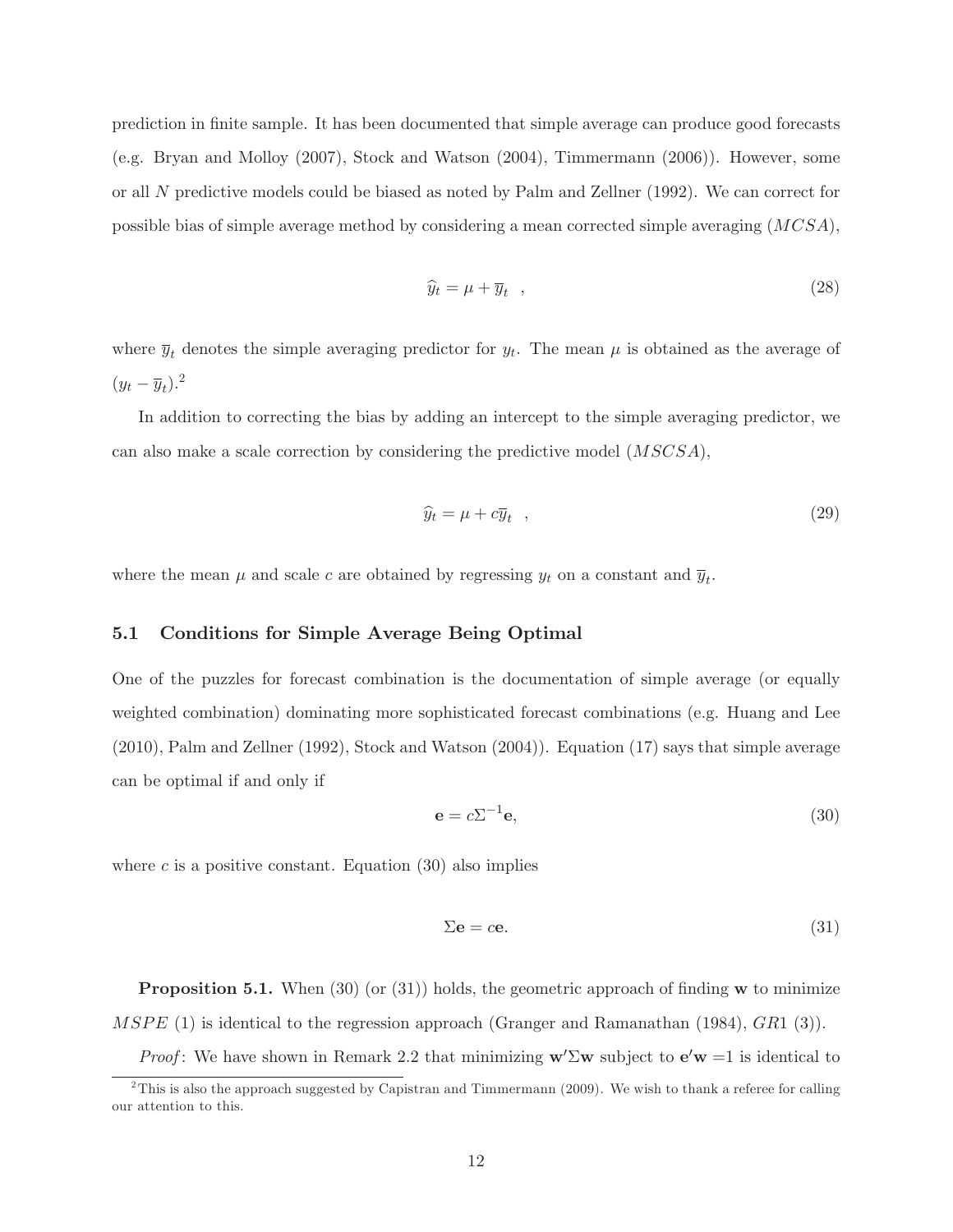GR1. When (30) holds, minimizing  $w' \Sigma w$  subject to  $e'w = 1$  yields optimal (17)

$$
\mathbf{w}^{VC} = \frac{1}{N} \mathbf{e}.\tag{32}
$$

The geometric approach to choosing **w** is to find **w** corresponding to the min  $\left(\frac{\phi_1}{d^2}\right)$  $\frac{\phi_1}{d_1^2}, \frac{\phi_2}{d_2^2}$  $\frac{\phi_2}{d_2^2},...,\frac{\phi_N}{d_N^2}$  $d_N^2$  . Since  $\Sigma$  is positive definite, all its eigenvalue,  $\lambda_j > 0$  for  $j = 1, ..., N$ . Let  $\mathbf{w}_j$  be the eigenvector corresponding to

$$
\Sigma \mathbf{w}_j = \phi_j \mathbf{w}_j. \tag{33}
$$

When (30) holds,

$$
\mathbf{e}^{\prime} \Sigma \mathbf{w}_j = c \mathbf{e}^{\prime} \mathbf{w}_j = \phi_j \mathbf{e}^{\prime} \mathbf{w}_j, \ j = 1, ..., N. \tag{34}
$$

Since  $\phi_j > 0$  for  $j = 1, ..., N$ , any  $\phi_j \neq c$ ,  $\mathbf{e}' \mathbf{w}_j = 0$ .

When  $\phi_l = c$ , the corresponding eigenvector  $\mathbf{w}_l$  takes the form  $\mathbf{w}_l = \frac{1}{\sqrt{l}}$  $\frac{1}{N}$ **e** and

$$
\mathbf{w}'_l \Sigma \mathbf{w}_l = c = NE \left( y_t - \frac{1}{N} \mathbf{e}' \mathbf{f}_t \right)^2.
$$
 (35)

On the other hand, any other eigenvector,  $w_j$ , will be subject to  $e'w_j = 0$ . Then

$$
\mathbf{w}_{j}'\Sigma\mathbf{w}_{j} = E\left(\mathbf{w}_{j}'\mathbf{f}_{t}\right)^{2}
$$

is not related to the *MSPE*. In other words, minimizing  $w' \Sigma w$  subject to  $e'w = 1$  or  $w'w = 1$ yields identical weight which is identical to  $GR1$  when  $(30)$  (or  $(31)$ ) holds.

To see under what conditions (30) will be satisfied, we decompose the prediction error of the *i*-th model,  $f_{it}$ , into two components, a component due to the impact of r common factors,  $\lambda_t$ , that are omitted from all predicted models and an idiosyncratic component,  $\varepsilon_{it}$ , that is independent across i,

$$
y_t - f_{it} = \mathbf{b}'_i \mathbf{\lambda}_t + \varepsilon_{it}, \quad i = 1, ..., N, t = 1, ..., T_1.
$$
 (36)

where  $\mathbf{b}_i$  denotes the impact of  $\lambda_t$  on the error of *i*-th predictive model. For simplicity, we assume all predictive models yield unbiased predictors (i.e.,  $\alpha_i = 0$ ) and  $E(\lambda_t \lambda_t') = I_r$ , and  $E(\epsilon_t \epsilon_t') = D$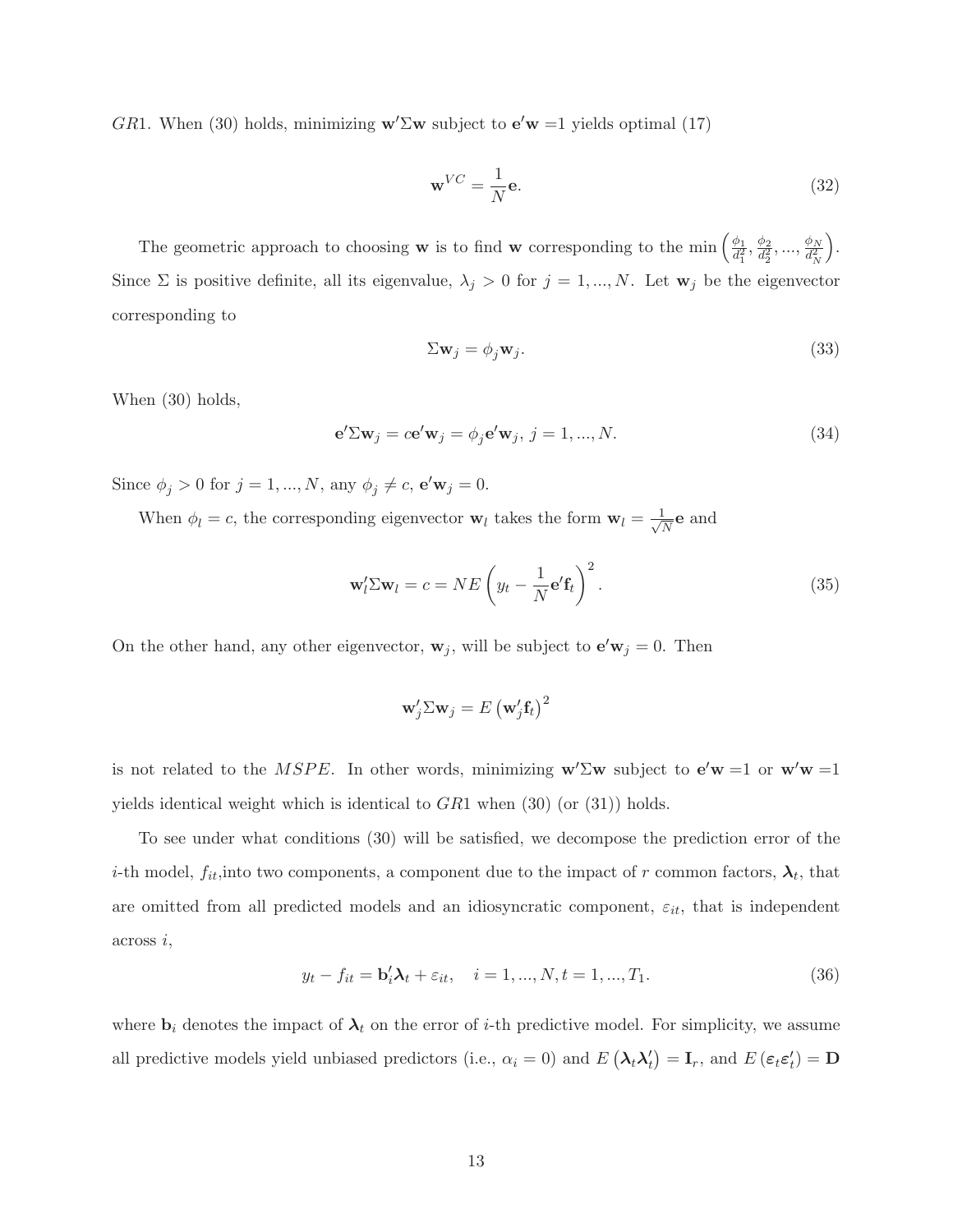being diagonal. Then

$$
\Sigma = \mathbf{B}\mathbf{B}' + \mathbf{D}.\tag{37}
$$

In other words, the correlations across different predictor errors are due to the omission of common factors,  $\lambda_t$  in their models even though the impact of  $\lambda_t$  are model specific,  $b_i$ . We assume  $rank\left( B\right) =r< N.$  If  $r=N,$  then  $\Sigma$  is unrestricted.

**Lemma 5.1**. The simple average yields optimal forecast combination if and only if  $e = c\Sigma^{-1}e$ (or  $\mathbf{e} = c\Sigma \mathbf{e}$ ), where  $\mathbf{e}' = (1, ..., 1)$ . If we decompose the forecast error of the *i*-th model as the sum of two components, a component due to the impact of  $r$  ( $r < N$ ) common factors  $\lambda_t$  with impact  $\mathbf{b}_i$  and an idiosyncratic component  $\varepsilon_{it}$  as in (36), then a simple average yields optimal forecast combination:

(a) if 
$$
\sum_{i=1}^{N} \mathbf{b}_i = 0
$$
 when **D** is proportional to an identity matrix, or,  
\n(b)  $\sum_{j=1}^{N} \mathbf{b}'_j \mathbf{b}_i + d_i = \sum_{j=1}^{N} \mathbf{b}'_j \mathbf{b}_{i'} + d_{i'} = d^*$  for all *i* and *i'*  
\n**Proof:** (a) When  $\mathbf{D} = \sigma^2 \mathbf{I}$ , then

$$
\left| \mathbf{B} \mathbf{B}' + \mathbf{D} - \lambda \mathbf{I} \right| = \left| \mathbf{B} \mathbf{B}' - \left( \lambda - \sigma^2 \right) \mathbf{I} \right|.
$$
 (38)

Then the eigenvalue  $\lambda_i \geq \sigma^2$ . When an eigenvector lies on the null space of **B**, the corresponding eigenvalue  $\lambda^* = \sigma^2$ , which is the smallest. When  $\sum^N$  $i=1$  $\mathbf{b}_i = 0, \mathbf{w} = \begin{pmatrix} \frac{1}{\sqrt{2}} \end{pmatrix}$  $\frac{1}{N},...,\frac{1}{\sqrt{j}}$ N  $\int'$  is lying on the null space of B.

(b) Let  $d^*$  be the smallest diagonal element of (37). When (b) is satisfied,  $\mathbf{w} = \begin{pmatrix} 1 \\ 1 \end{pmatrix}$  $\frac{1}{\overline{N}},...,\frac{1}{\sqrt{l}}$ N  $\setminus'$ is the eigenvector to the eigenvalue  $d^*$ .

Remark 5.1. Timmermann (2006) has shown that equal weights are optimal when the individual forecast errors have the same variance,  $\sigma^2$ , and identical pair-wise correlations,  $\rho$ . In this case,

$$
\Sigma^{-1} = \frac{1}{\sigma^2 (1 - \rho)} \left[ \mathbf{I} - \frac{\rho}{1 + (N - 1)\rho} \mathbf{e} \mathbf{e}' \right].
$$

Then

$$
\Sigma^{-1} \mathbf{e} = \frac{1}{\sigma^2 \left[1 + (N-1)\,\rho\right]} \mathbf{e}.
$$

In other words, Timmermann's condition or Lemma 5.1 gives sufficient conditions for simple average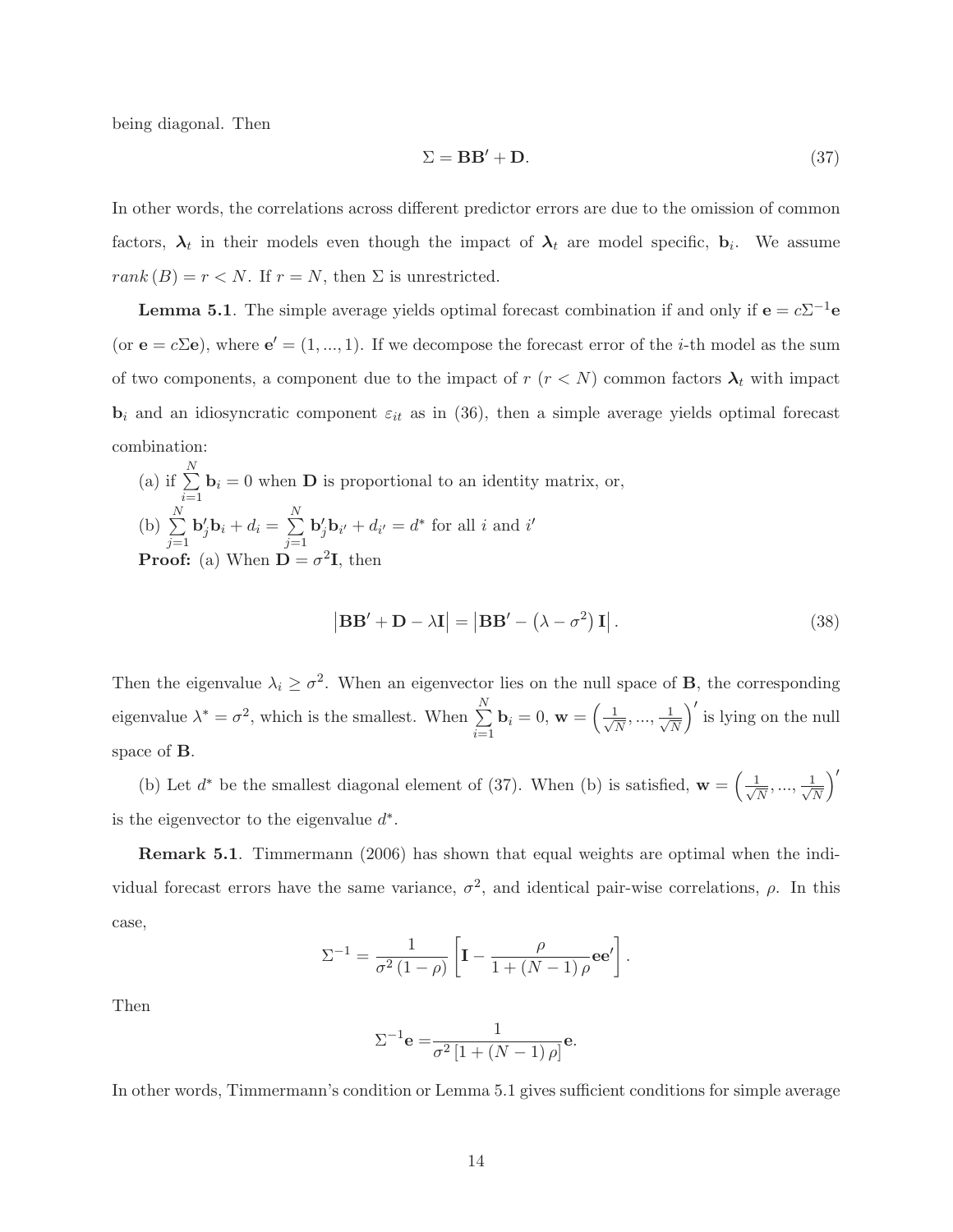to be optimal. It is not a necessary condition. A necessary and sufficient condition for the simple average to be optimal is  $(30)$  or  $((31))$ .

**Remark 5.2.** When conditions of Lemma 5.1 are not satisfied, the equally weighted combination,  $\widetilde{\mathbf{e}}' = \frac{1}{\sqrt{l}}$  $\frac{1}{N}(1,...,1)$  is no longer optimal. However,  $\tilde{\mathbf{e}}'\Sigma\tilde{\mathbf{e}}$  may still be smaller than  $\mathbf{w}^{*}\Sigma\mathbf{w}^{*}$ , where  $w^*$  is the eigenvector corresponding to the smallest eigenvalue of the sample mean squared error matrix, S. As discussed by Baik and Silverstein (2006), Nadler (2008) and Hsiao (2009, Tables 1 and 2), the sample estimates of  $\Sigma$ , S, can be very different from  $\Sigma$  and the eigenvector can point to a random direction when  $\frac{N}{T_1} = c$  does not go to 0.

## 6 Monte Carlo Studies

In this section we conduct a small scale Monte Carlo study to evaluate the finite sample performance of our proposed forecast combination methods, the eigenvector approach (EIG1), the bias corrected eigenvector approach (EIG2), the trimmed eigenvector or trimmed mean corrected eigenvector approach using the top two quartile predictive models only  $(EIG3$  or  $EIG4)$ , a mean corrected simple average  $(MCSA)$  and a mean and scale corrected simple average  $(MSCSA)$  to some popular forecast combination methods such as the simple average  $-SA (N)$ , Bates and Granger (1969), BG,  $(7)$ , variance-covariance approach,  $VC$ ,  $(17)$ , Granger and Ramanathan (1984) models - GR1, GR2 and  $GR3$  ((3), (4), (5)), Swanson and Zeng (2001) model selection approaches  $- AICFC$ ,  $AICCFC$ and  $BICFC$  and Bayesian averaging (Buckland et. al. (1997)) –  $MABICFC$ . For fair comparison between the geometric and regression approach, we also provide the results of regression analysis using the same set of models as in EIG3 or EIG4. Since we do know the data generating process in the experiments as benchmarks, we also provide results based on information combination methods,  $TVC, EVC,$  and results based on model selection criterion  $AIC, AICC, BIC$  and their Bayesian averaging counterparts MABIC.

We consider four experimental designs. In all of the following designs, we divide the horizon of study into three periods by  $T_0 = 100$ ,  $T_1 = 200$  and  $T = 220$ . The sample mean squared prediction error of various methods are computed using observations  $y_t$  and predictive models  $\hat{y}_t$  from  $T_1 + 1$ to T. The weight of various forecast combinations are derived from observed values  $y_t$  and the available forecasts  $\mathbf{f}_{i,t}$  using data from  $T_0 + 1$  to  $T_1$ . The parameters of predictive models  $\mathbf{f}_{i,t}$  are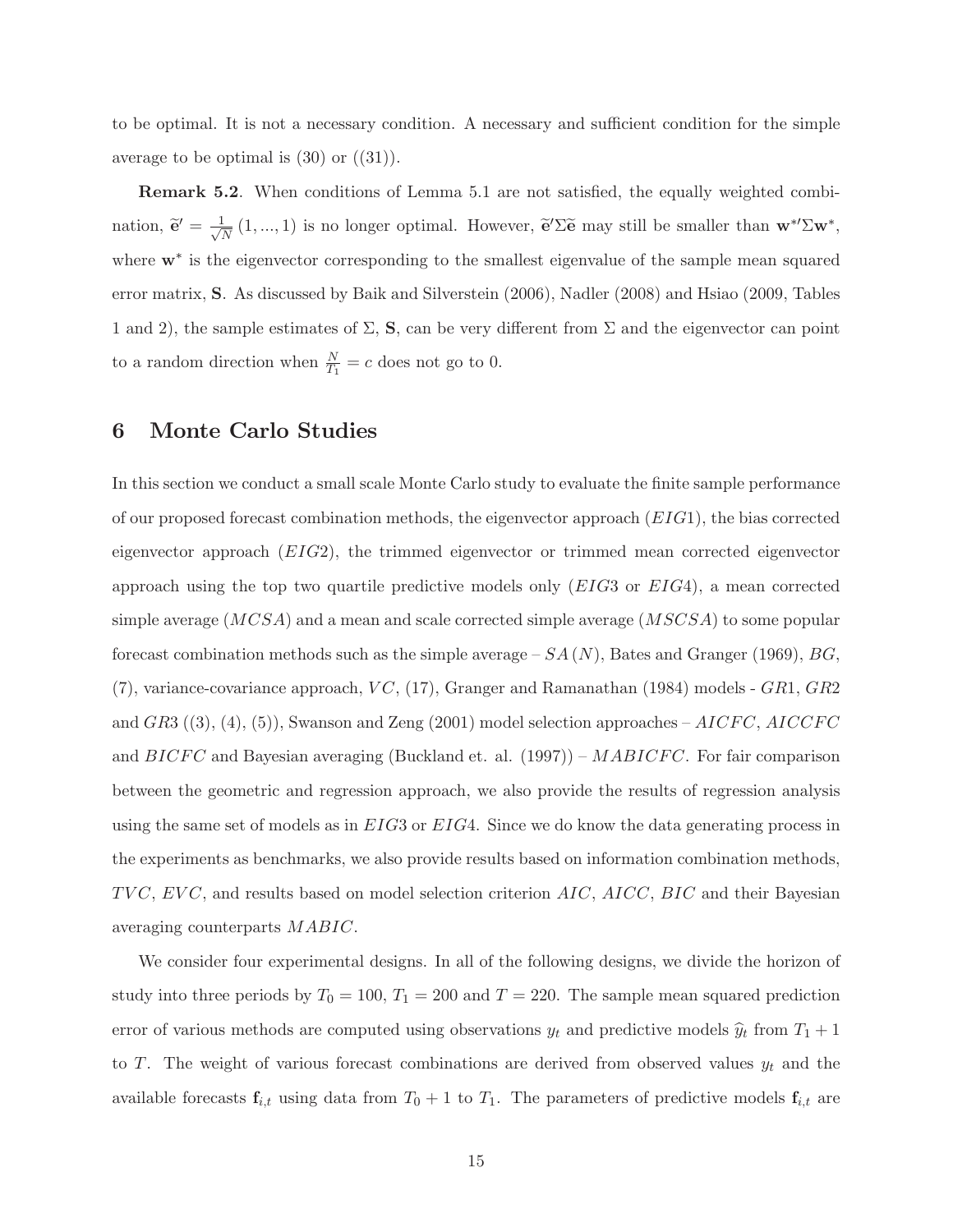estimated using data from 1 to  $T_0$ . For model selection criteria,  $AIC$ ,  $AICC$ ,  $BIC$  and their Bayesian averaging counterpart  $MABIC$ , the first  $T_1$  observations are used to estimate parameters and the values of the three model selection criteria.

#### 6.1 Design 1

The DGP of  $\{y_t, x_{kt}, k = 1, ..., K, t = 1, ..., T\}$  with  $K = 10$  is generated by

$$
y_t = \sum_{k=1}^{K} \theta_k x_{kt} + e_t, \quad e_t \sim N(0, 1),
$$

where the first three **x** follow  $AR(1)$  structure

 $x_{1t} = 0.5x_{1,t-1} + u_{1t}, \quad u_{1t} \sim N(0, 0.75),$  $x_{2t} = 0.7x_{2,t-1} + u_{2t}, \quad u_{2t} \backsim N(0,0.5)$ ,  $x_{3t} = 0.9x_{3,t-1} + u_{3t}, \quad u_{3t} \sim N(0, 1.5)$ ,

the fourth and fifth **x** follow  $U(1,2)$  and  $x_{5t} = U(1,4)$  respectively, the sixth and seventh follow  $beta(1,1)$  and  $beta(1,3)$  distribution, the eighth and ninth have  $gamma(3)$  and  $gamma(1)$  structure, the last one is normally distributed as  $N(0, 0.5)$ . Following Hansen (2008), we generate the coefficients of  $x_{kt}$  as

$$
\theta_k = \sqrt{\frac{p}{1-p}} \gamma_k,\tag{39}
$$

$$
\gamma_k = \left(\frac{k}{K+1}\right)^{\alpha} \left(1 - \frac{k}{K+1}\right)^{\beta} / \sum_{k=1}^{K} \left[ \left(\frac{k}{K+1}\right)^{\alpha} \left(1 - \frac{k}{K+1}\right)^{\beta} \right]^2, \tag{40}
$$

$$
= k^{\alpha+\beta} \left(\frac{K+1}{k}\right)^{\beta} / \sum_{k=1}^{K} k^{2(\alpha+\beta)} \left(\frac{K+1}{k}\right)^{2\beta} \tag{41}
$$

where p takes on the value on the grid of  $\{0.1, 0.2, ..., 0.9\}$  which are the third rows of Table 1.

The true covariance matrix elements are  $\sigma_y^2 = \sigma_e^2 = 1$ ,  $\sigma_{yx} = (\theta_1 \sigma_1^2, ..., \theta_{10} \sigma_{10}^2)$ ,  $\Sigma_{xx} =$  $diag(\sigma_1^2, ..., \sigma_{10}^2)$ , where  $\sigma_j^2$  are the true variances of  $x_j$ ,  $j = 1, ..., 10$  respectively.  $\sigma_1^2$  to  $\sigma_3^2$ , the variances of the AR processes, are equal to  $\sigma_{u_j}^2 / (1 - \rho_j^2)$ ), where  $\rho_j$  is the  $AR(1)$ ,  $\sigma_4^2$  and  $\sigma_5^2$ ,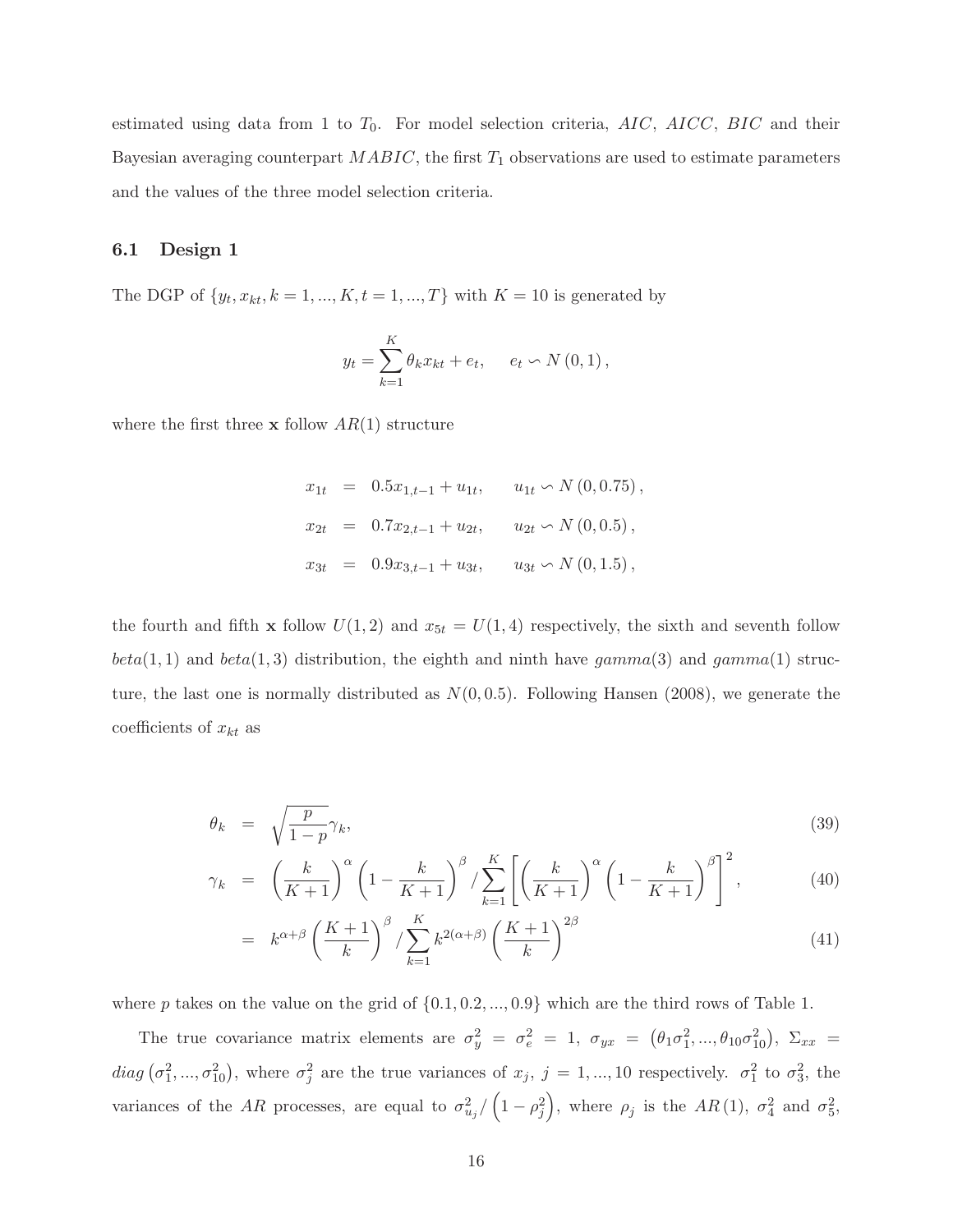the variances of uniform distribution  $U(a, b)$ , are equal to  $\frac{1}{12}(b-a)^2$ ,  $\sigma_6^2$  and  $\sigma_7^2$ , the variances of beta  $(a, b)$ , are equal to  $ab/[(a + b)^2 (a + b + 1)], \sigma_8^2$  and  $\sigma_9^2$ , the variances of gamma  $(a)$ , are equal to a, the variance of normally distributed variable,  $x_{10}$ ,  $\sigma_{10}^2$ , is equal to 0.5.

There are 8 predictive models. None of these completely capture the true data generating process. The first model regresses  $y_t$  on constant and  $x_{1t}$ . The second model regresses  $y_t$  on constant and  $x_{1t}, x_{2t}$  and so on until the eighth regression which is  $y_t$  on constant and  $x_{1t}, ..., x_{8,t}$ . We consider ten different combinations of  $(\alpha, \beta)$ ,  $(-1, 1)$ ,  $(-0.5, 1)$ ,  $(-1, 1.25)$ ,  $(-0.5, 1.25)$ ,  $(-1, 1.5)$ ,  $(-0.1, 0.8)$ ,  $(0.3, 0.6), (0.5, 0.5), (0.8, 0.2), (0.9, 0.1).$  The first five designs yield predictive models that are of similar magnitude of predictive accuracy. The last five designs yield predictive models of diverse accuracy (see Table 3). We therefore only report the results of design  $(-1, 1)$  and  $(-0.1, 0.8)$  as representative results for designs 1 to 5 or 6 to 10 in Table 1 and 2. The leftest column of Table 1 and 2 present the results for  $p = 0.1$ , while the rightest column the results of  $p = 0.9$ . (The results for other designs are available from the authors.)

#### 6.2 Design 2

The DGP of  $y_t$  is

$$
y_t = e_t + \sum_{k=1}^q \theta_k e_{t-k}, \quad e_t \backsim N(0,1),
$$

the coefficients of  $e_{t-k}$  follows  $\theta_k = k^{-r/2}$ ,  $k = 1, ..., q = 80$ ,  $r = 1.2, 1.4, ..., 3$ . This ensures that  $\Sigma_k \theta_k^2 < \infty$ 

The 10 predictive models are  $AR(k)$ ,  $k = 1, ..., 10$  with constant.

The true covariance matrix elements are  $\sigma_y^2 = \left(1 + \sum_{k=1}^q \theta_k^2\right) \sigma_e^2$ .  $\Sigma_{xx} = \sigma_e^2 \mathbf{I}_{q+1}$ .  $\sigma_{yx} = \sigma_e^2 \theta$ , where  $\theta = (1, \theta_1, ..., \theta_q)$ .

#### 6.3 Design 3

Same as Design 1 except  $\{f_t(m), m = 1, ..., 8\}$  are generated without constant terms, i.e. predictive models are biased. The procedure is regressing  $y_t$  on  $\{x_{1t}\}\$  for model 1,  $y_t$  on  $\{x_{1t}, x_{2t}\}\$  for model 2, and  $y_t$  on  $\{x_{1t}, x_{2t}, ..., x_{8t}\}$  for model 8. The true covariance matrix is the same as in Design 1.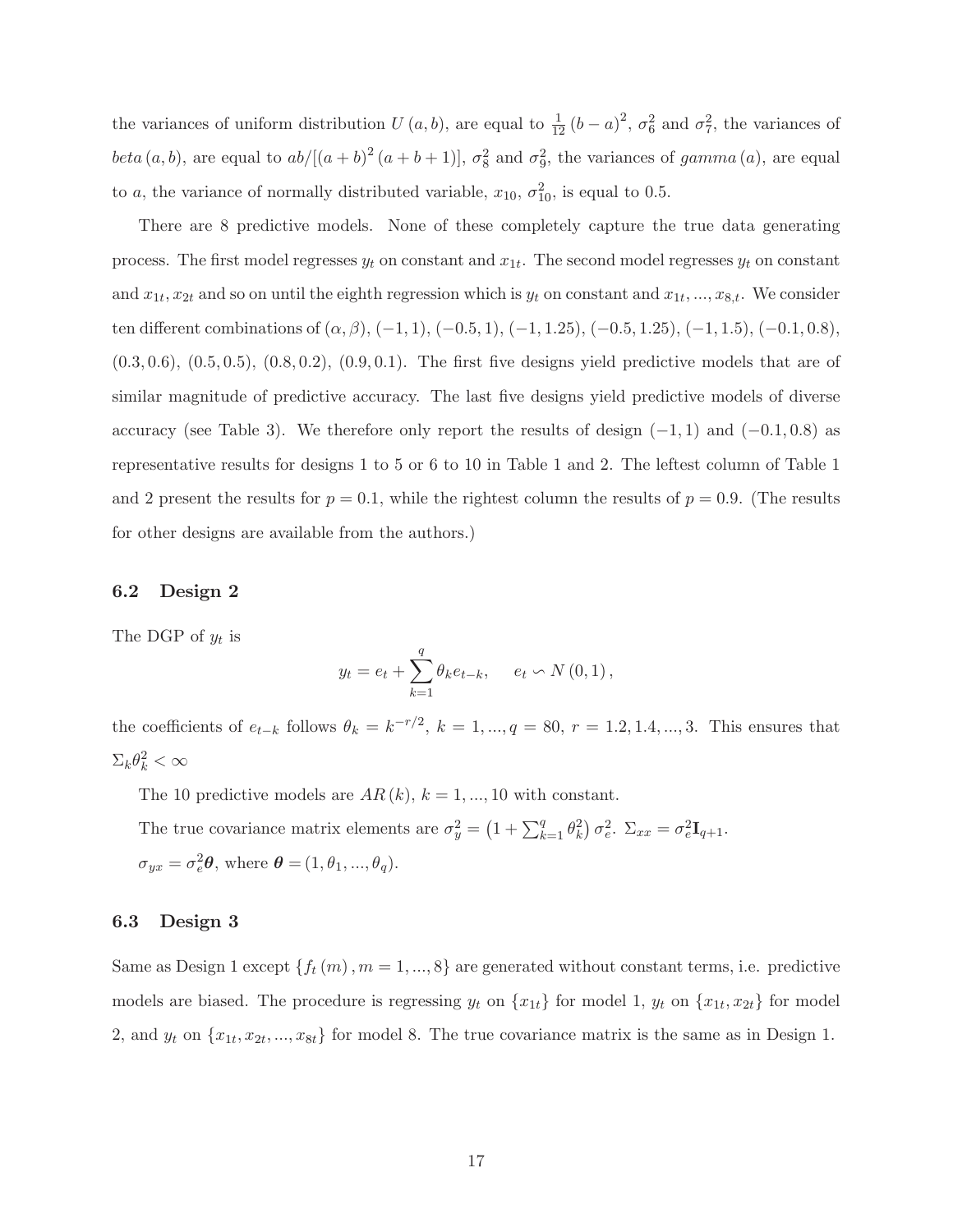## 6.4 Design 4

We suppose that  $(y, \mathbf{x})$  have a common factor structure, where **x** is a  $10 \times 1$  vector.

$$
\begin{pmatrix} y_t \\ \mathbf{x}_t \end{pmatrix} = \mathbf{B}\boldsymbol{\lambda}_t + e, e \backsim N(0, 1)
$$

DGP of the factors are

$$
\lambda_{1t} = 0.5\lambda_{1,t-1} + u_{1t}, \quad u_{1t} \sim N(0, 0.75),
$$
  
\n
$$
\lambda_{2t} = 0.7\lambda_{2,t-1} + u_{2t}, \quad u_{2t} \sim N(0, 0.5),
$$
  
\n
$$
\lambda_{3t} = 0.9\lambda_{3,t-1} + u_{3t}, \quad u_{3t} \sim N(0, 1.5),
$$

Factor loadings  $\mathbf{b}_i$  are generated by  $\alpha \mathbf{1} + N(0, \beta^2 \mathbf{I}_3)$  and then adjusted by the row sum-square. For example, when  $N = 2$  and  $r = 2$ , then the loading matrix is

$$
\mathbf{B} = \begin{pmatrix} \mathbf{b}' \\ \mathbf{B}'_x \end{pmatrix} \begin{pmatrix} b_{11}/\left(b_{11}^2 + b_{12}^2 + b_{13}^2\right) & b_{21}/\left(b_{21}^2 + b_{22}^2 + b_{23}^2\right) \\ b_{12}/\left(b_{11}^2 + b_{12}^2 + b_{13}^2\right) & b_{22}/\left(b_{21}^2 + b_{22}^2 + b_{23}^2\right) \\ b_{13}/\left(b_{11}^2 + b_{12}^2 + b_{13}^2\right) & b_{23}/\left(b_{21}^2 + b_{22}^2 + b_{23}^2\right) \end{pmatrix}.
$$

The 10 predictive models are constructed through regression of  $y_t$  on  $\{1, x_{1t}\}$ , regression of  $y_t$  on  $\{1, x_{1t}, x_{2t}\},$  until regression of  $y_t$  on  $\{1, x_{1t}, ..., x_{10,t}\}.$  The true covariance matrix is

$$
\Sigma = \begin{pmatrix} \Sigma_{yy} & \Sigma_{yx} \\ \Sigma_{xy} & \Sigma_{xx} \end{pmatrix} = \begin{pmatrix} \mathbf{b}'\mathbf{b} + 1 & \mathbf{b}'\mathbf{B}_x \\ \mathbf{B}_x'\mathbf{b} & \mathbf{B}_x'\mathbf{B}_x + \mathbf{I}_N \end{pmatrix}.
$$
 (42)

Table 8 reports the results.

#### 6.5 Results

The results of Design 2 - 4 are similar to those reported in Table 1 and 2 and are available from the authors. The main findings are: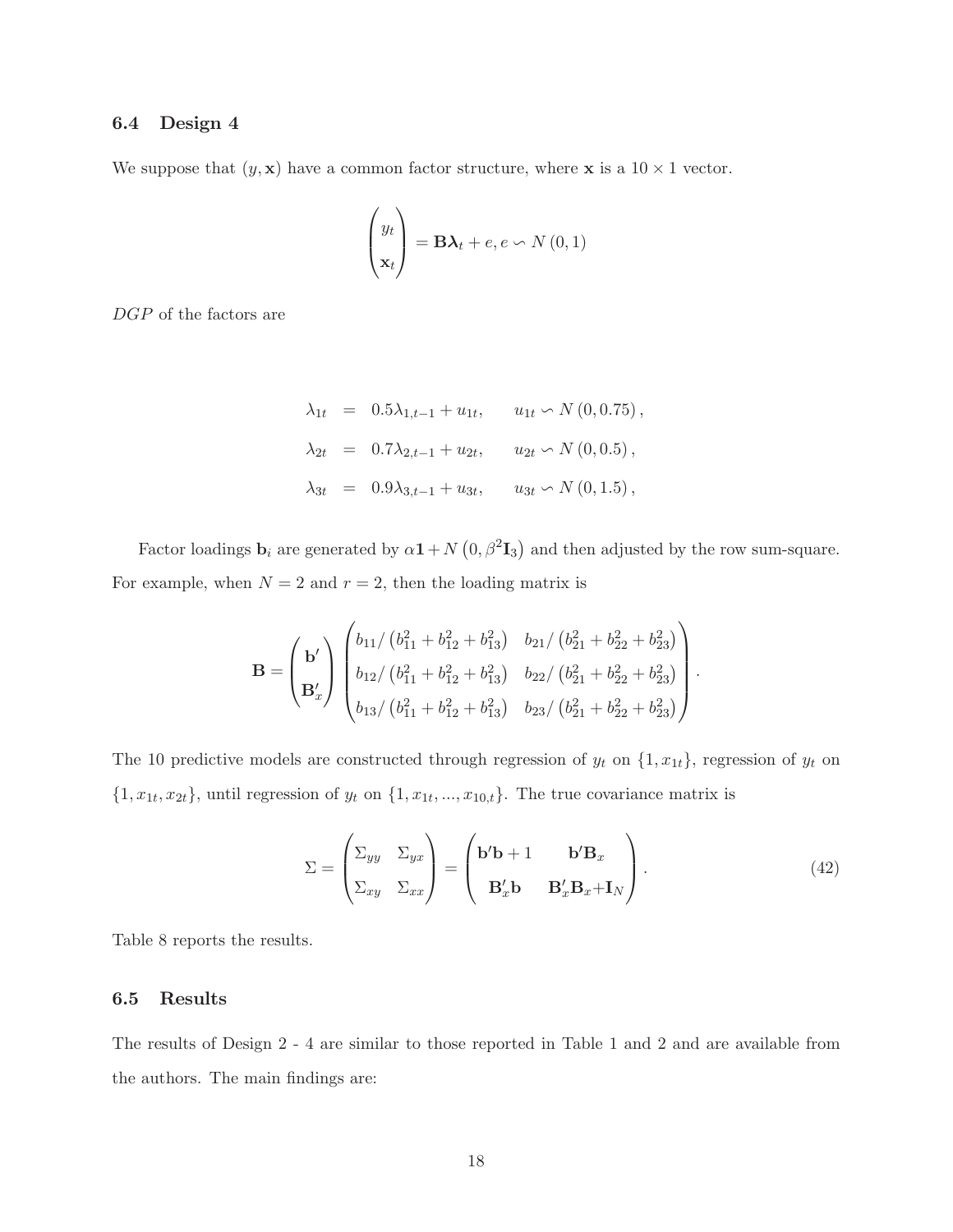- 1. When information generating the predictive models is readily available, directly combining the information optimally yield more accurate predictions than optimally combine forecasts. However, in the case that the parameters of the data generating process have to be estimated, model averaging approach appears to dominate the model selection approach.
- 2. In finite sample, when information on generating the predictive models is unknown, forecast combinations appear to dominate the approach of selecting a single predictive model in terms of some model selection criterion to generate predictions.
- 3. When there is no structural change, simple averaging predictions does not yield more accurate prediction than optimally combining them based on some optimality criteria.
- 4. When the performance of all predictive models are of roughly the same magnitude, the eigenvector approach,  $(EIG1, EIG2)$  of finding the relative weight for each predictive models appears to dominate the regression approach. On the other hand, if the performance of one or more predictive models are much worse than the others, then the regression approach appears to do better (Design 1:1 vs Design 1:6, see Table 1 and Table 2) since the eigenvector approach treats all predictive models symmetrically, while the regression approach will give less weight to the models which perform badly and more to the good models. Comparing the performance between  $EIG1$  (or  $EIG2$ ) vs  $EIG3$  (or  $EIG4$ ) or  $GR1, 2, 3$  vs  $GR1T, 2T, 3T$ confirms the conjecture that when all predictive models are more or less in the same ball park (Design 1.1), there is not much improvement in trimming. On the other hand, when some predictive models perform substantially worse than some other predictive models (Design 1.6), trimming leads to substantial improvement in the eigenvector approach but not much so for the regression approach. The performance of  $EIG3$  leads to 39.55% improvement for  $p = 0.9$ and 21.2% improvement for  $p = 0.8$ . On the other hand, there is either no improvement or leads to worse outcomes in trimming for the regression approach. Similar conclusions are obtained for other designs. These results suggest that if there is persistence in the performance of predictive models, it is advisable to trim the models that appear to perform much worse than the average of other predictive models before applying the eigenvector approach.
- 5. If some predictive models are severely biased, the mean corrected eigenvector approach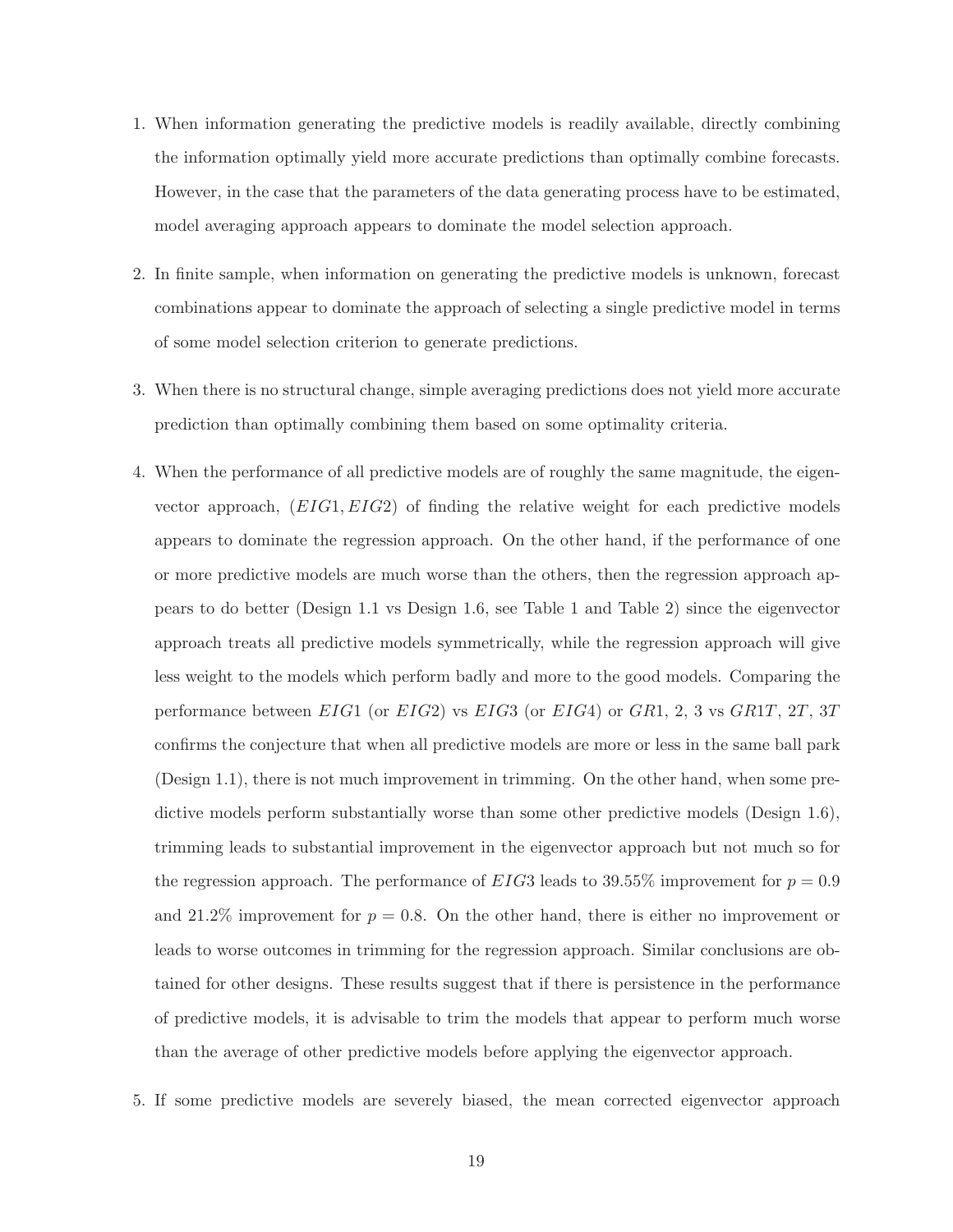$(EIG2)$  dominates the simple eigenvector approach  $(EIG1)$ . (Design 1.1, 1.4, 1.7, 3.2, 3.4) and 3.6). Otherwise, the difference between the two approaches are not that significant.

- 6. The normalization condition for the method of minimizing the mean squared prediction error in terms of a linear combination of errors of predictive models is not an innocuous condition. The conventional normalization condition  $\sum_{i=1}^{N} w_i = 1$  in the forecast combination (Timmermann (2006) or the mean squared portfolio optimization procedure (e.g. Markowitz (1952, 1959)) actually transforms the geometric approach back to the regression approach. The Monte Carlo shows that  $VC$  yields identical results as  $GR1$  as shown by (21) in Remark 2.3.
- 7. In finite sample, using less but critical sample information could yield better results than using all sample information (*BG* vs  $EIG1$ ,  $EIG2$ ,  $GR1$ ,  $GR2$ ,  $GR3$ ).
- 8. Simple average  $(SA(N))$  does not do better than combination methods based on some optimality condition. However, a mean or a mean and scale corrected simple average appears to be a robust way to combine forecasts. It yields predictions that perform well in a variety of sample design except those cases when  $p$  is large.
- 9. Although one can always find a sampling approach to dominate Bayesian approach, the optimal sampling approach of combining forecasts depends on the data generating process. On the other hand, the Bayesian approach of averaging forecasts, although does not yield optimal forecasts, it appears fairly stable. The Bayesian averaging appears to yield forecast that are always close to the optimal irrespective to the underlying data generating process.

## 7 Empirical Applications

In this section, we examine the performance of various forecast combination methods to forecast the US real output growth rates and excess premium on S&P 500. Since we have a set of independent variables to form forecasts, we will also include model selection and Bayesian averaging approaches.

Under fixed forecasting method, the first  $T_0$  observations are used to calculate the parameters of our predictive models. Forecasts from  $T_0 + 1$  to T are then formed. We use observations from  $T_0 + 1$  to T to form forecast combination weights. Based on these weighting schemes, we combine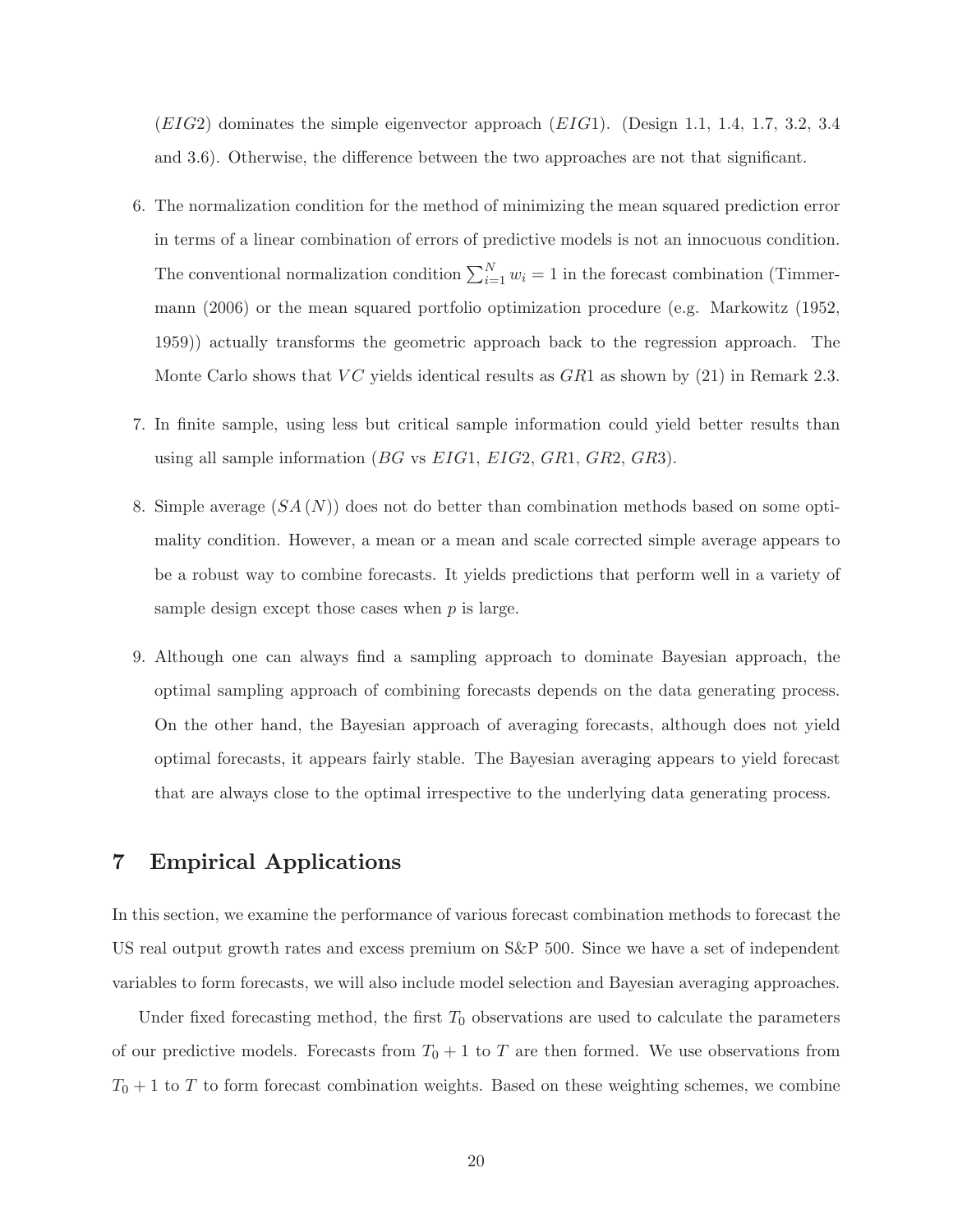the predicted values to form a new prediction for period from  $T_1 + 1$  to T. MSPEs are all based on those forecasts from  $T_1 + 1$  to T for fair comparison.

In addition to the fixed window forecast, we also consider the approach of continuous updating scheme where the newest time series observations are added for estimating the parameters and for updating the combination weights. For example, the first set of regressions uses time series observations from 1 to  $T_0$  to form forecasts at  $T_0 + 1$ ; the second set of regressions uses observations from 1 to  $T_0 + 1$  to form forecasts at  $T_0 + 2$ . This procedures continues until forecasts at T is obtained. The combination weights are derived based on actual  $y_t$  and predicted  $y_t$  from  $T_0 + 1$  to  $T_1$ .

To hedge against possible breaks with unknown break points, we also consider a rolling window approach where we keep the window size at  $T_1 - T_0$ . As time moves on, the beginning observation is dropped when new observation becomes available for parameter estimation. The combination weights are estimated in the same way based on the actual and predicted  $y_t$  from  $T_0 + 1$  to  $T - 1$ . The first window uses  $y_t$  and predicted values of  $y_t$  from  $T_0 + 1$  to  $T_1$ . The second window uses  $y_t$  and predicted values of  $y_t$  from  $T_0 + 2$  to  $T_1 + 1$ . This procedure is carried out until combined prediction of  $y_T$  is derived.

#### 7.1 Predicting Real Output Growth

The predictors for the US output growth rate consist of the first lag of the dependent variable,  $y_{t-1} = 400 \log (GDP_{t-1}/GDP_{t-2})$ , the growth rate of real GDP in quarter  $t - 1$ ; the first lag of the term spread defined as  $TS_{t-1} = GB_{t-1} - FFR_{t-1}$  where  $GB_{t-1}$  is the long-term government bond yield at  $t-1$  and  $FFR_{t-1}$  is the Fed Fund Rate at  $t-1$ ; the change of the Treasury-Bill rate at  $t - 1$ ,  $\Delta T B_{t-1}$ ; the rate of change of seasonally adjusted M2,  $RM_{t-1}$ ; the rate of change of S&P Industrials,  $RSP_{t-1}$ . That is,  $\mathbf{x}_t = \{y_{t-1}, TS_{t-1}, \Delta TB_{t-1}, RM_{t-1}, RSP_{t-1}\}.$  All the data, except real output, are obtained from International Financial Statistics, while the real output are downloaded from Federal Reserve Bank of St. Louis. Data ranges from 1970Q3 to 2009Q3, i.e.  $T = 157$ . We estimate the parameters with all the time series observation up to 1990Q4, i.e.  $T_0 = 82$ . These parameters are used to form the forecasting paths starting from 1991Q1 to 1998Q4, i.e..  $T_1 = 114$ . Prediction comparisons are based on data from 1991Q1 to 2009Q3. Results are reported in Table 4. Actual and predicted path of each methods under the 2 forecasting frameworks,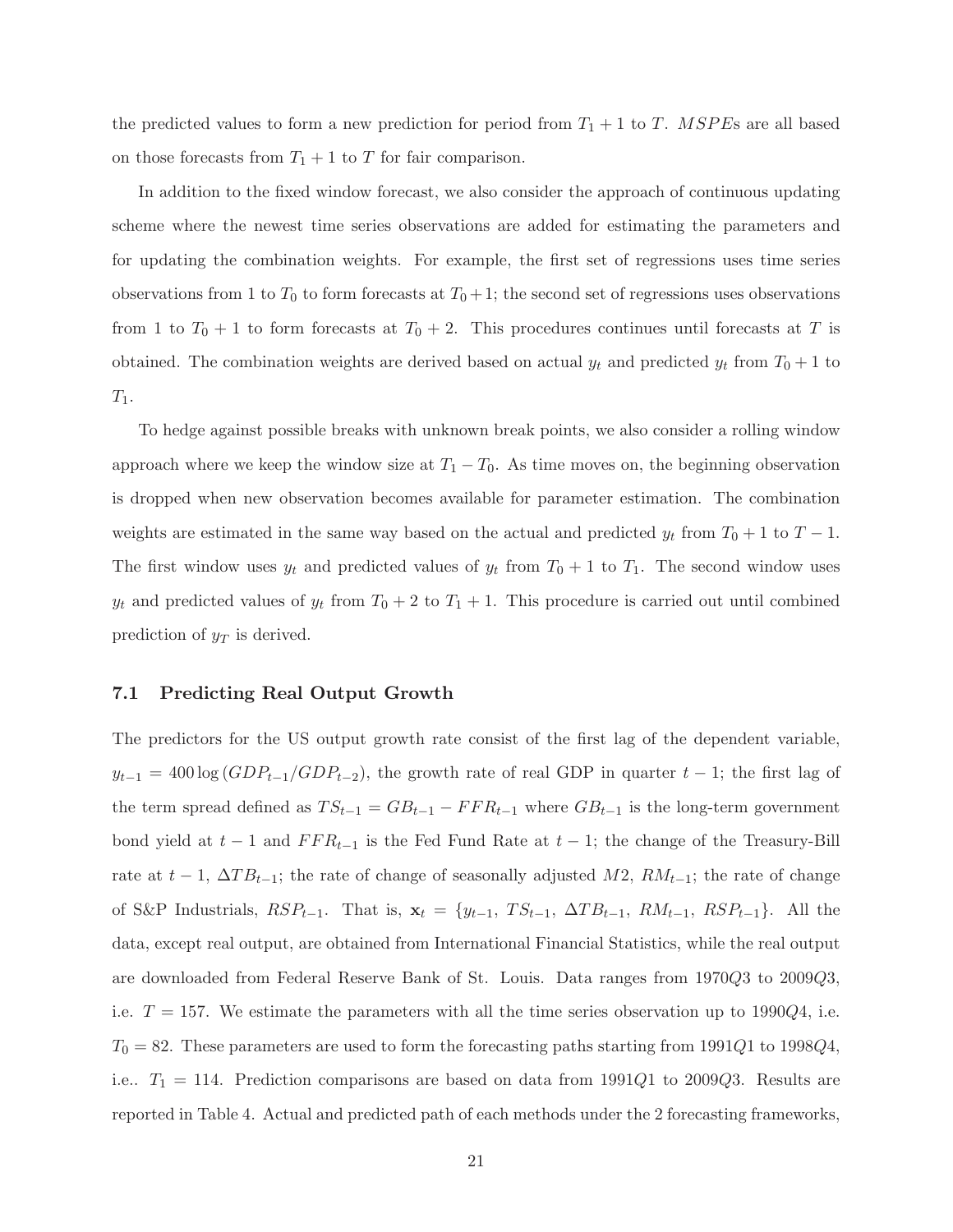

continuously updating and rolling window, are plotted in Figure 2 to 3.

Figure 2 Actual and Predicted US Real GDP under continuously updating forecasting framework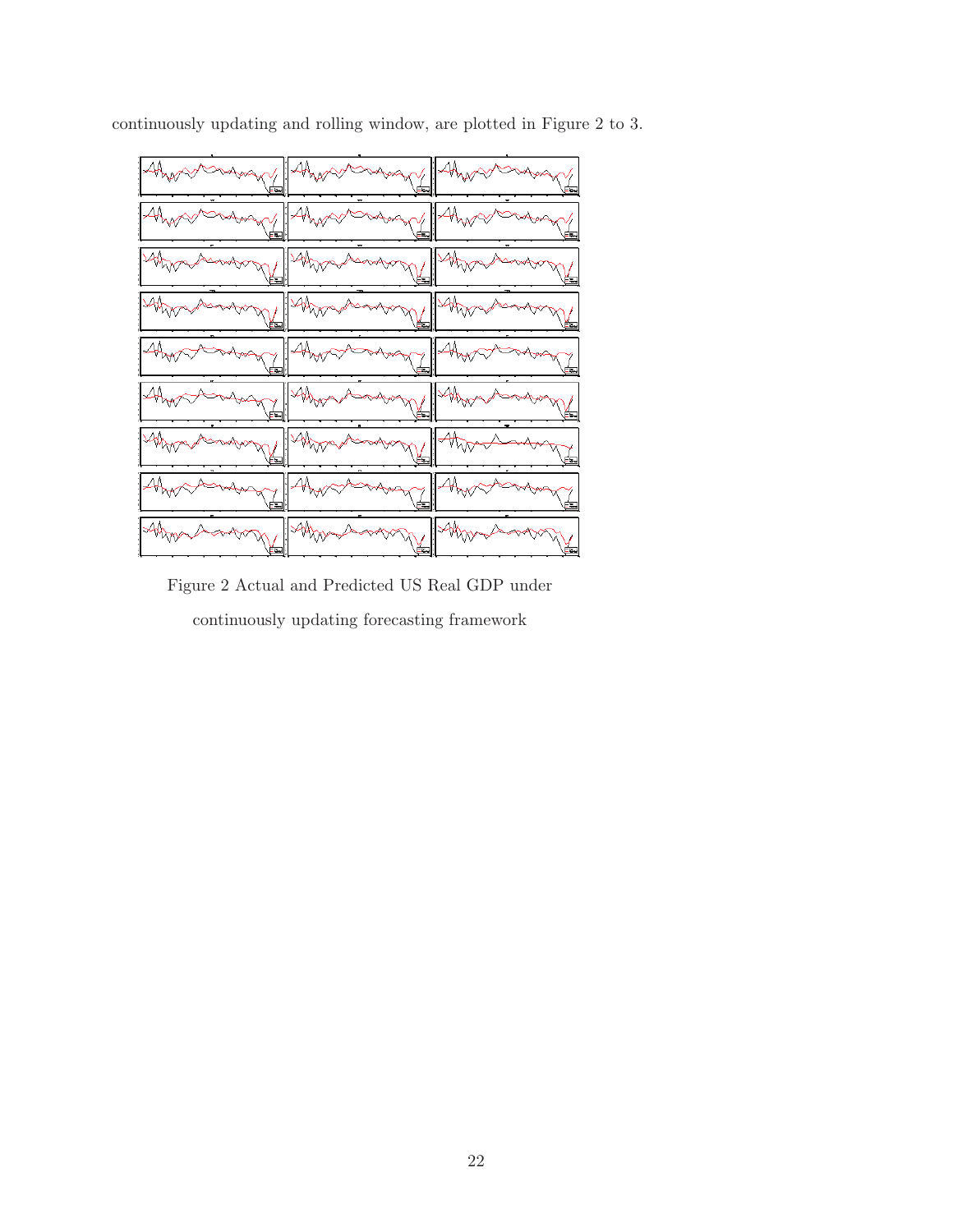

Figure 3 Actual and Predicted US Real GDP under rolling forecasting framework

We note first that there are periods where the predictions based on fixed and continuously updating forecasts are way off from the actual, but the rolling window approach appears able to narrow the gap. In general, the rolling framework performs better than the other 2 frameworks (except the three  $GR$  approaches). Second, because the information for generating predictive model is readily available, the rolling window model selection approach of selecting the best predictive model appears to yield most accurate predictions. Third, if information is not readily available, then the ranking of forecast combination methods in the rolling window framework appear to be consistent with the simulation results in which the eigenvector approach of obtaining relative weights for forecasting models yield more accurate predictions than regression approach or Bayesian averaging. However, the mean corrected eigenvector approach appears to dominate simple eigenvector approach, perhaps because some predictive models are biased. Fourth, perhaps because of frequent "breaks" between the actual and predictive models, trimming (EIG3, 4 or GR1T, 2T, 3T) does not lead to the improvement and the mean corrected simple average yields as good (or a slightly better) forecasts as the mean corrected eigenvector approach.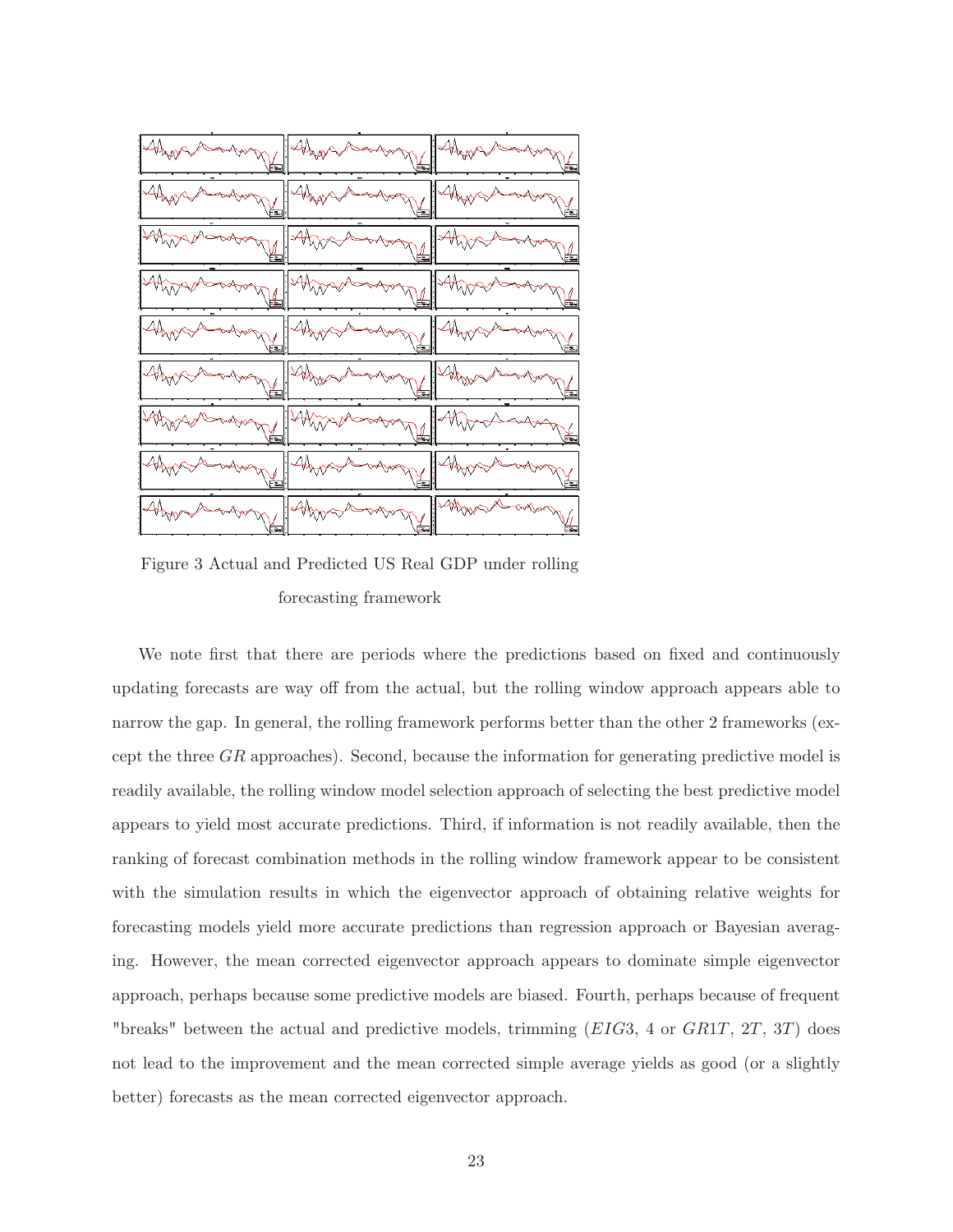#### 7.2 Predicting Excess Equity Premium

To predict the annual excess equity premium over S&P 500 index, which is defined as  $(P_t + P_t)$  $(D_t)/P_{t-12}-1-T B_{t-1}$ , where  $P_t$  is the closing index price on the last trading day of month t obtained in CRSP;  $D_t$  is the corresponding dividend;  $TB_{t-1}$  stands for one-month lagged US Treasury Bill rate. The nine predictors are (1) dividend yield  $DY_t = \log D_t - \log P_{t-1}$ , (2) one-month and (3) two-month lagged T-bill rates  $TB_{t-1}$  and  $TB_{t-2}$ , (4) rate of change of seasonally adjusted M2,  $\Delta M_t = M_t/M_{t-12} - 1$ , (5) two-month lagged inflation rate  $\Pi_{t-2}$ , which is computed using producer price index, (6) rate of seasonally adjusted industrial production  $\Delta IP_t = IP_t/IP_{t-12} - 1$ , (7) earnings price ratio  $EP_t = \log E_t - \log P_t$ , where  $E_t$  is 12-month moving sums of earnings on the S&P 500 index, and (8) the one-month and (9) two-month lagged government bond rate  $GB_{t-1}$  and  $GB_{t-2}$ . Except  $DY_t$  and  $EP_t$  which are obtained from Goyal and Welch (2008), other explanatory variables are obtained from International Financial Statistics.

The monthly data runs from 1960M3 to 2008M12, with total time series observations  $T = 586$ . We use the first 216 (1 to  $T_0$ ) observations for parameter estimation and forecast, which corresponds to 1978M2. The forecasting paths between  $T_1 = 376$ , corresponding to 1991M6 and  $T_1 - T_0$  are used to estimate the prediction error covariance matrix. Same procedures as the above subsection are carried out. Results are reported in Table 5 and the 2 figures under various kinds of forecasting frameworks, continuously updating and rolling window, are plotted in Figure 4 to Figure 5.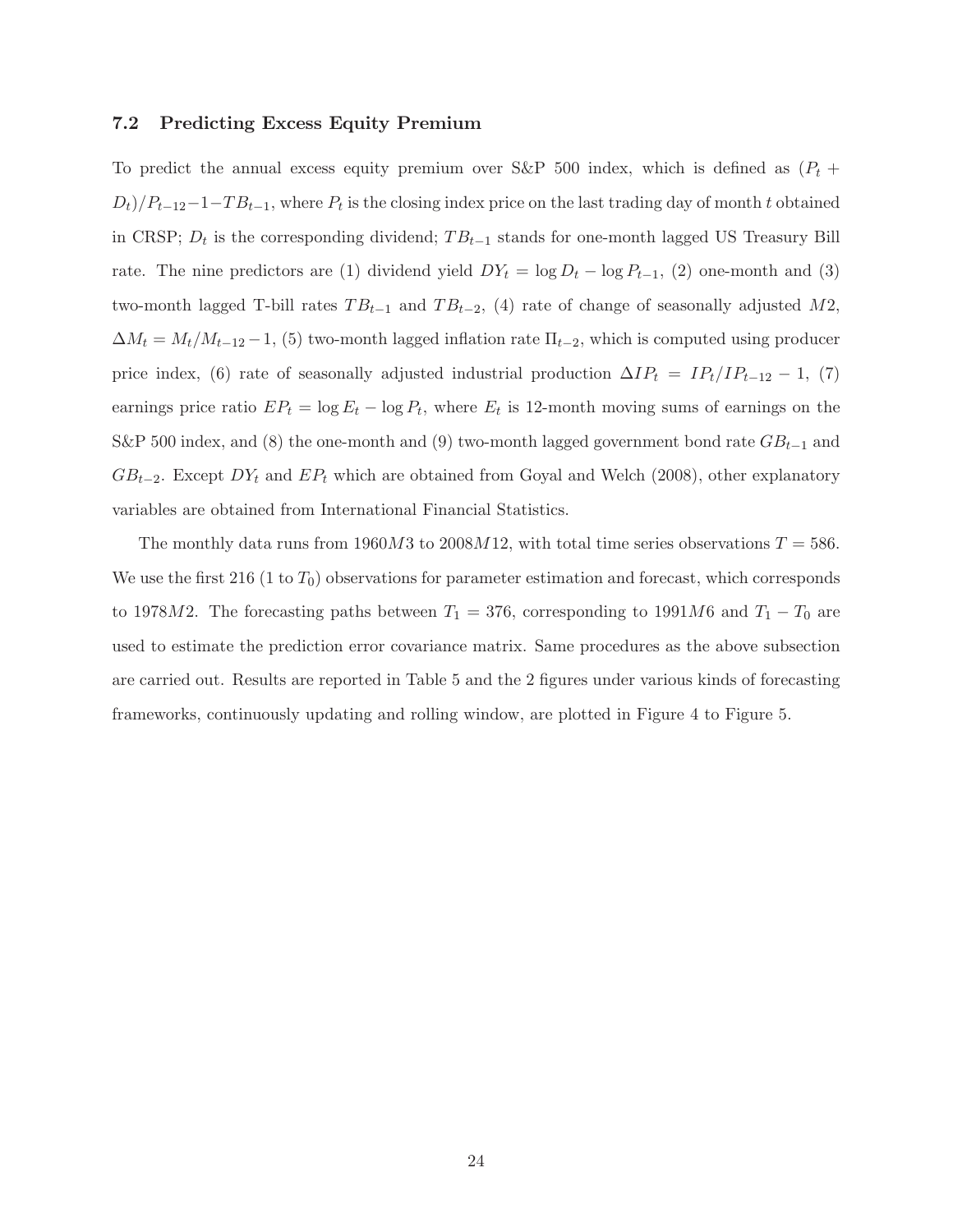

Figure 4 Actual and Predicted Excess Equity Premium on S&P500 under recursive framework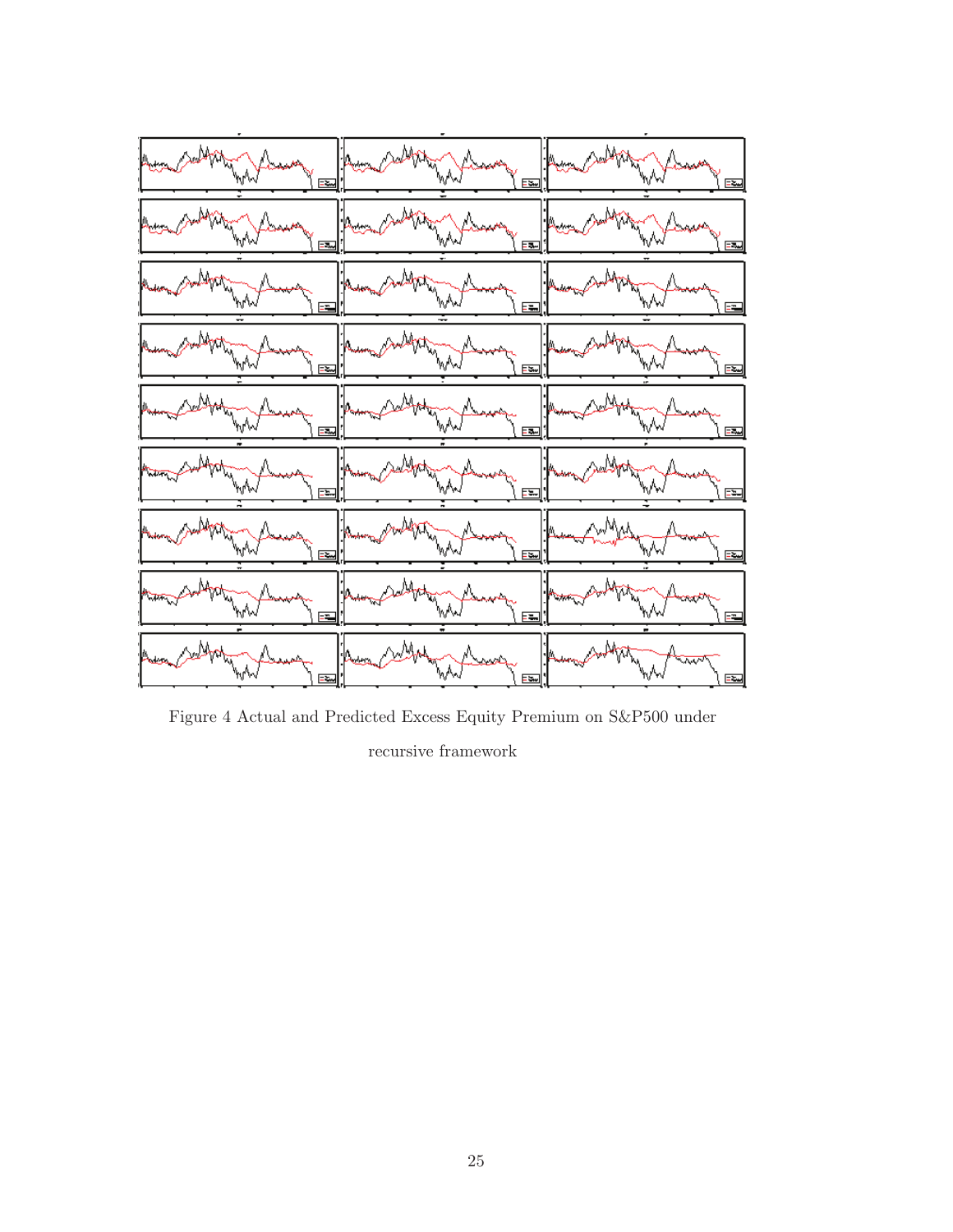

Figure 5 Actual and Predicted Excess Equity Premium on S&P500 under rolling forecasting framework

Again, there are periods where predictions based on fixed window or continuously updating are way off from the actual but the rolling window approach is able to narrow the gaps between predictions and actuals. The continuous updating and rolling window approach dominate fixed window. But now, the Bayesian averaging methods of combining the weights yield more accurate predictions than the eigenvector approach and the regression approach. However, the mean corrected simple average appears to yield predictions that are fairly robust in terms of mean squared prediction errors.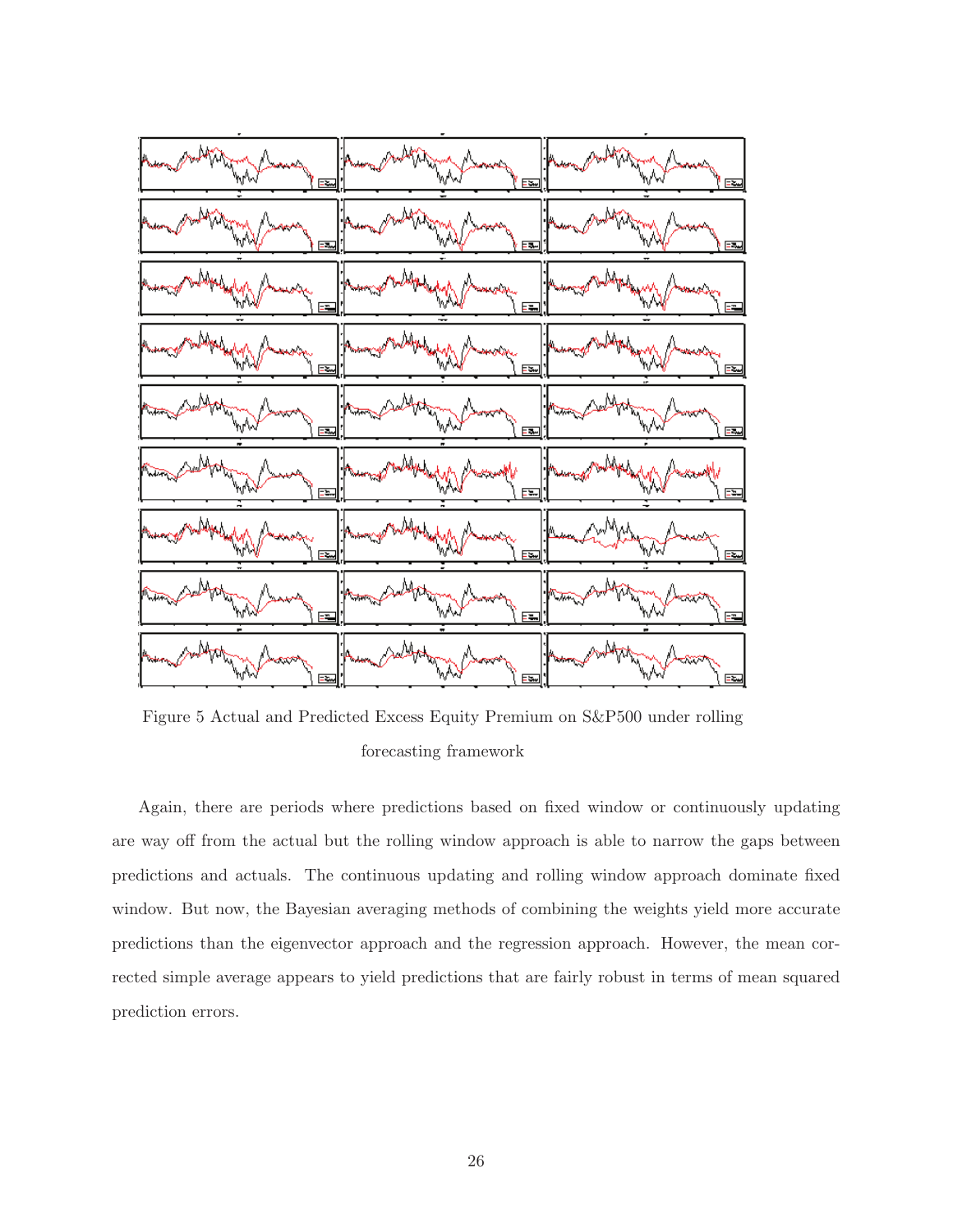## 8 Concluding Remarks

In this paper we have suggested several geometric approaches to combine forecasts, an eigenvector approach, a mean corrected and trimmed eigenvector approach to minimize the mean squared prediction error when there is no structural change. In deriving the optimal weight for combining the prediction error of each predictive model to yield smallest mean squared (prediction) error, we showed that the solution is not independent of the normalization condition. The conventional normalization condition that  $\sum_{i=1}^{N} w_i = 1$  actually yields suboptimal solution to the normalization condition  $\sum_{i=1}^{N} w_i^2 = 1$  (e.g. Timmermann (2006)) or the mean-variance portfolio allocation (e.g. Markowitz (1952, 1959)). Moreover, the normalization condition  $\sum_{i=1}^{N} w_i = 1$  actually turns the problem back to the regression approach to find the optimal weight that yields identical results as Granger and Ramanathan (1984), GR1. We have also suggested a trimmed eigenvector approach that incorporates the clustering idea of Aiolfi and Timmermann (2009) to improve the performance of eigenvector approach if there is persistence in the performance of predictive models.<sup>3</sup>

We have also considered a mean corrected and a mean and scale corrected simple average methods as a robust alternative to combine forecasts when sample size is finite and there could be structural changes. We have provided conditions where simple average could yield optimal combinations and showed that under such conditions the geometric approach and regression approach yield identical combination rule.

We have conducted Monte Carlo studies to compare the finite sample performance of the forecasting combination methods vis-a-vis some popular combination methods and information combination methods. We find that if information is readily available, then information combination is always preferred to forecast combination. However, if information is not readily available, then forecast combination based on some optimality criterion is preferred to model selection or simple averaging of all predictive models. It also appears that the eigenvector approach of combining forecasts is preferred to regression approach when the performance of different predictive models are roughly of the same ball part. However, if one or more predictive models perform substantially better than the others, then the regression approach is preferred and the trimmed eigenvector approach dominates the simple eigenvector approach. As a matter of fact, in nite sample, using

<sup>&</sup>lt;sup>3</sup>An alternative to group predictive models is to follow the suggestion of Granger and Jeon (2004) to keep all close specifications, say, through some pre-test procedures.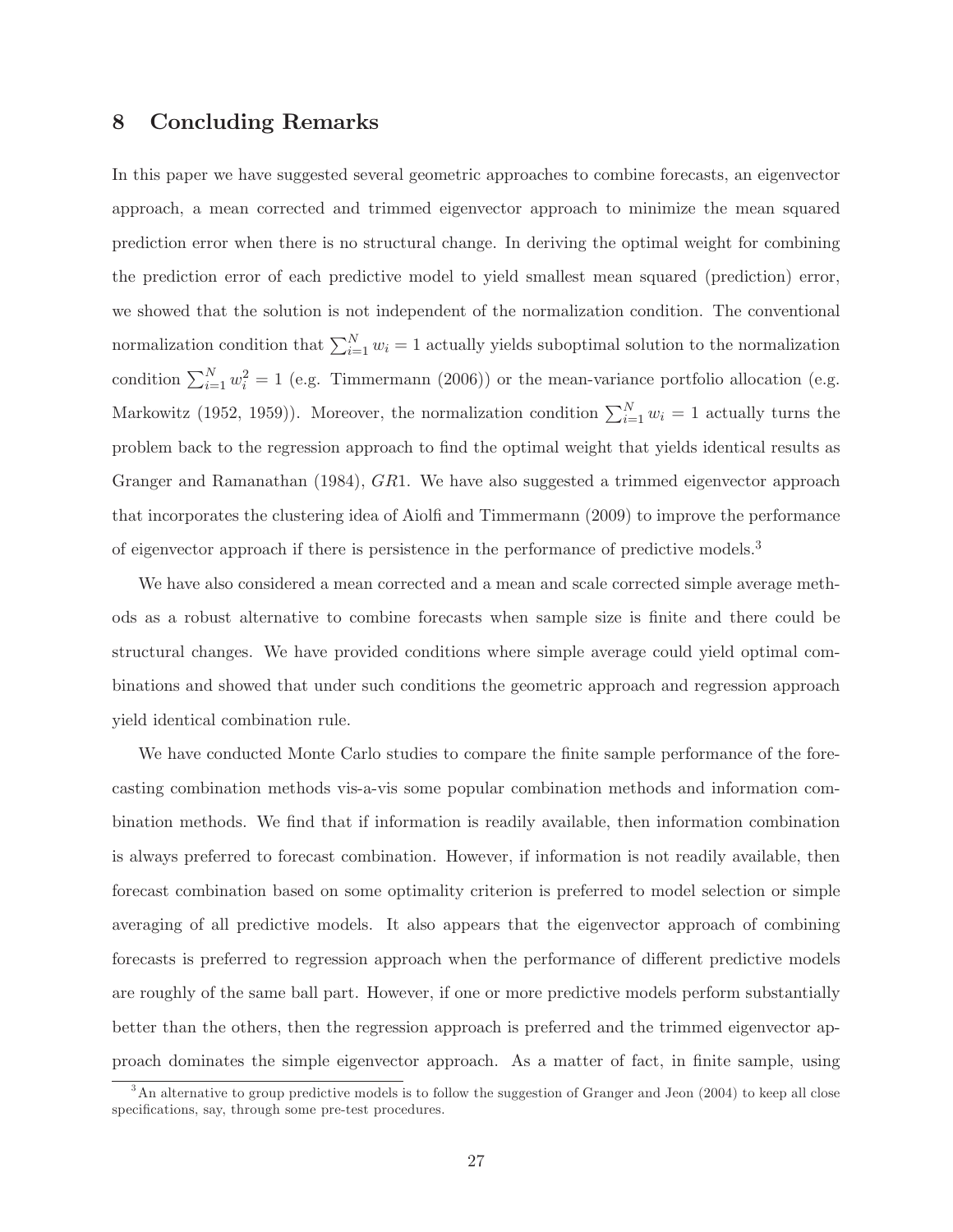less but critical information could be better than using all sample information as demonstrated by comparing results based on the Bates and Granger (1969) combination method vs eigenvector or Granger and Ramanathan (1984) regression approach. The mean corrected or mean and scale corrected simple average also appears to be a robust alternative.

We also applied various forecast combination methods to predict the U.S. real GDP growth and excess equity premium. Given there could be structural breaks from predictive models perspective, we also suggest a rolling window approach to combine forecasts. The rolling window approach dominates the fixed window or continuously updating approach. Moreover, the rolling window mean corrected or mean and scale corrected simple average actually yield more accurate forecasts than all the forecast combination methods. This is probably because in addition to the fact that there could be structure breaks, our forecast models are likely to be misspecified and may at best provide a reasonable "local" forecasts. If predictive models only approximate reality "locally", then it is conceivable that there will be frequent "breaks" from the modelling perspective, even the underlying structure is stable. In a world where there could be frequent breaks, the issue of optimally combining forecasts is an ill-posed question. It appears that a more relevant question should be the robustness of a combination method.

Both the Monte Carlo results and the applied examples appears to suggest that in the absence of reliable information about the break points and the size of the breaks, rolling window Bayesian averaging or a mean corrected simple average of all predictive is a robust way to deal with the chance events. Here, the window size is arbitrarily chosen. It is reasonable to expect that the performance of any forecasting combination methods will depend on the window size. Pesaran and Pick (2010) have provided some useful guides for a random walk with a jump drift. It would be interesting to see if their approach can be generalized to more general cases.

## 9 References

Aiol, M., Timmermann, A., 2006. Persistence in forecasting performance and conditional combination strategies. Journal of Econometrics 135, 31-53.

Akaike, H., 1974. A new look at the statistical predictor identification. IEEE Transactions on Automatic Control AC19, 716-723.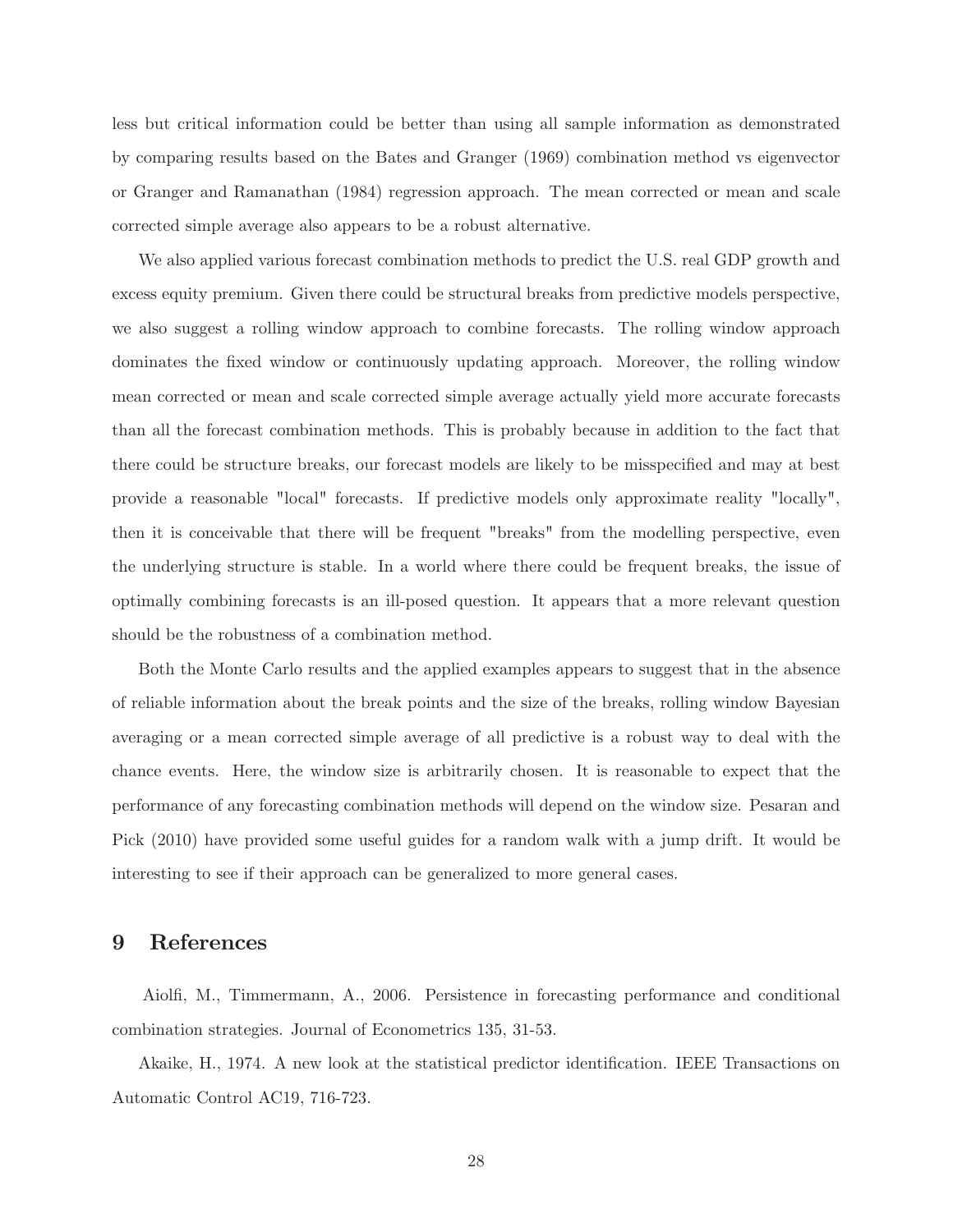Baik, J., Silverstein J.W., 2006. Eigenvalues of large sample covariance matrices of spiked population models. Journal of Multivariate Analysis 97, 1382-1408.

Bates, J.M., Granger, C.M.W., 1969. The combination of forecasts. Operations Research Quarterly 20, 451-468.

Bryan, M.F., Molloy, L., 2007. Mirror, mirror, who's the best forecaster of them all? Cleveland FRB report.

Buckland, S.T., Burnhamn, K.P., Augustin, N.H., 1997. Model selection: An integral part of inference. Biometrics 53, 603-618.

Capistran C., Timmermann A., 2009. Forecast combination with entry and exit of experts. Journal of Business and Economic Statistics 27, 428-440.

Chan, Y.L., Stock J, Watson, M., 1999. A dynamic factor model framework for forecast combination. Spanish Economic Review 1, 91-121.

Clemen, R.T., 1989. Combining forecasts: A review and annotated bibliography. International Journal of Forecasting 5, 559-581.

Diebold, F.X., Pauly P., 1990. The use of prior information in forecast combination. International Journal of Forecasting 6, 503-508.

Golub, G.H., Van Loan, C., 1980. An analysis of the total least squares problem. SIAM Journal on Numerical Analysis 17, 883–893.

Goyal, A., Welch, I., 2008. A comprehensive look at the empirical performance of equity premium prediction. Review of Financial Studies 21, 1455-1508.

Granger, C.W.J., Jeon Y., 2004. Thick modeling. Economic Modelling 21, 323-343.

Granger, C.W.J., Ramanathan, R., 1984. Improved methods of combining forecast accuracy. Journal of Forecasting 19, 197-204.

Hansen, B.E., 2008. Least-squares forecast averaging. Journal of Econometrics 146, 342-350.

Hsiao, C., 2009. The creative tension between statistics and economics. Panel discussion at the Singapore Economic Review conference, Aug, 2009, Singapore.

Huang, H.Y., Lee, T.H., 2010. To combine forecasts or to combine information? Econometric Reviews 29, 534-570.

Hurvich, C.M., Tsai, C.L., 1989. Regression and time series model selection in small samples. Biometrika 76, 297-307.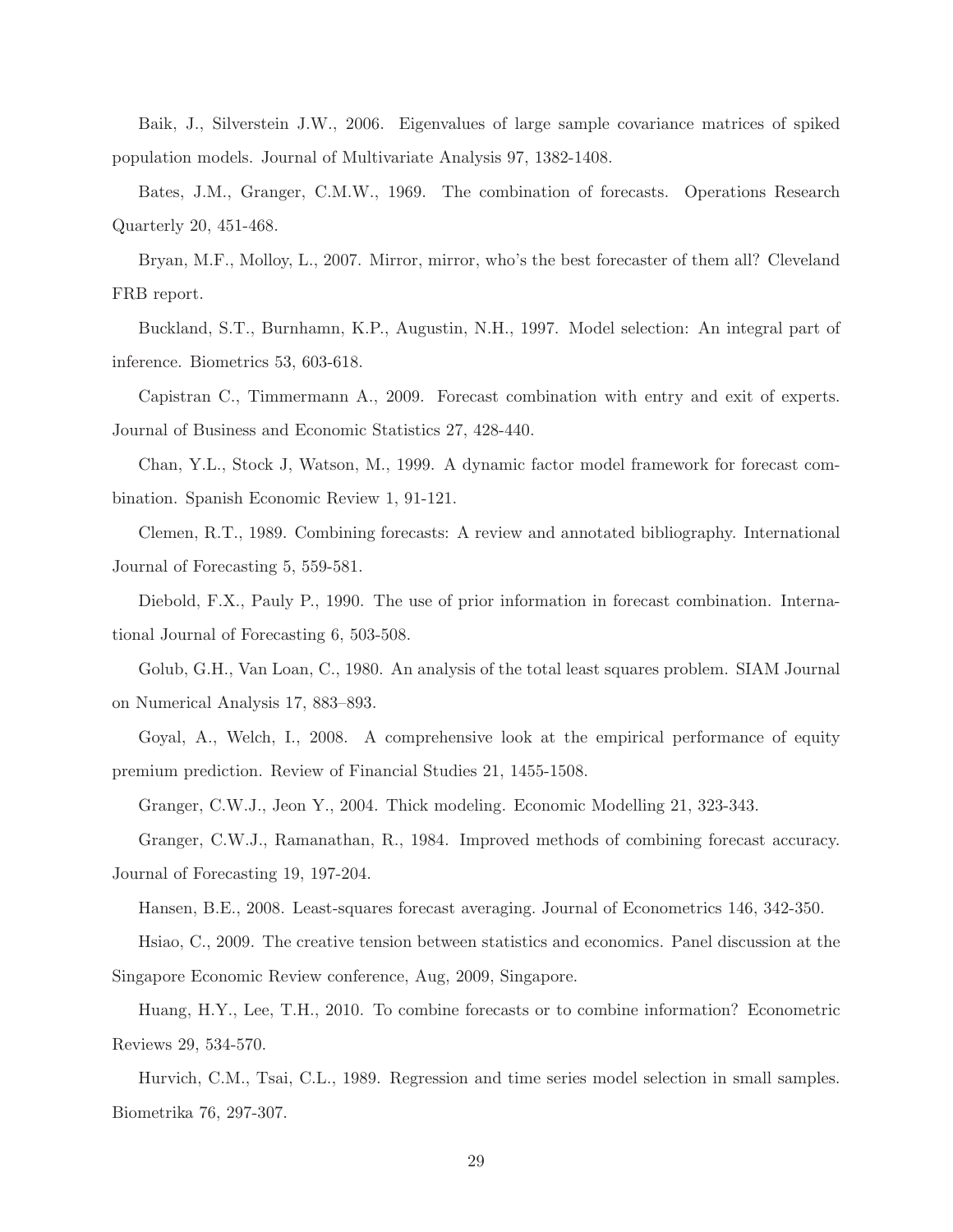Markowitz, H., 1952. Portfolio selection. Journal of Finance 7, 77-99.

Markowitz, H., 1959. Portfolio selection : Efficient diversification of investments. John Wiley, New York.

Nadler, B., 2008. Finite sample approximation results for principal component analysis: a matrix perturbation approach. Annals of Statistics 36, 2791-2817.

Newbold, P., Granger, C.W.J., 1974. Experience with forecasting univariate time series and the combination of forecasts. Journal of the Royal Statistical Society, Series A, 137, 131-165.

Palm, F. C., Zellner, A., 1992. To combine or not to combine? Issues of combining forecasts. Journal of Forecasting 11: 687-701.

Pesaran, M.H. Pick, A., 2010. Forecast combination across estimation windows. Forthcoming in Journal of Business Economics and Statistics.

Schwartz, G.,1978. Estimating the dimension of a model. Annals of Statistics 6, 461-464.

Stock, J.H., Watson, M.W., 2003. Forecasting output and inflation: The role of asset prices. Journal of Economic Literature Vol. XLI, 788-829.

Stock, J.H., Watson, M.W., 2004. Combination forecasts of output growth in a seven-country data set..Journal of Forecasting 23, 405-430.

Swanson N.R., Zeng, T., 2001. Choosing among competing econometric forecasts: Regressionbased forecast combination using model selection. Journal of Forecasting 20, 425-440.

Timmermann, A., 2006. Forecast combinations. In: Elliott, G., Granger, C.W.J., Timmermann, A. (Eds.). Handbook of Economic Forecasting, Vol 1. Elsevier, Amsterdam.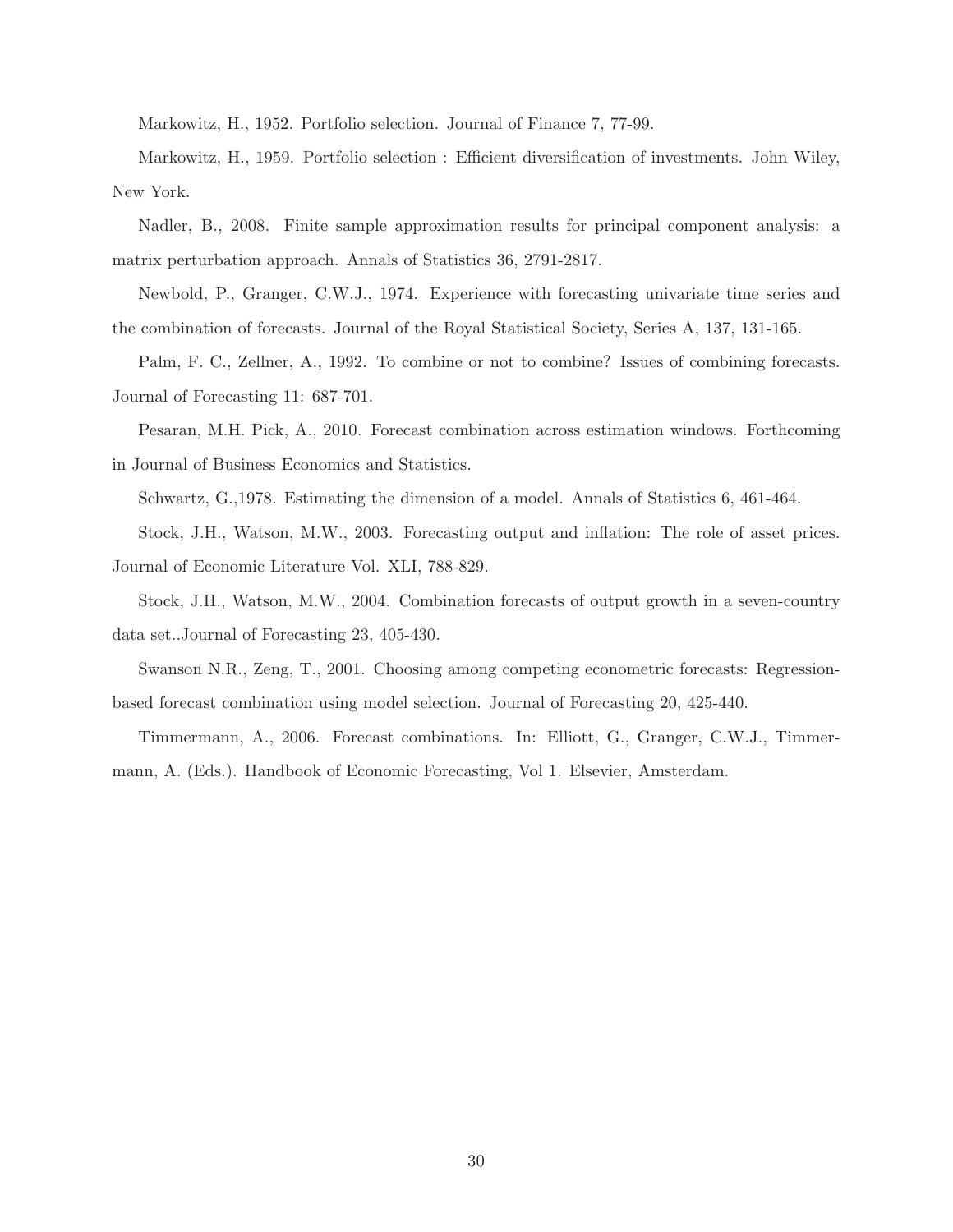| p                | 0.1    | 0.2    | 0.3    | 0.4    | 0.5    | 0.6    | 0.7    | 0.8    | 0.9    |
|------------------|--------|--------|--------|--------|--------|--------|--------|--------|--------|
| <b>TVC</b>       | 1.0093 | 1.0084 | 1.003  | 1.009  | 0.9958 | 1.0191 | 0.9788 | 1.0027 | 0.9837 |
| <b>EVC</b>       | 1.0647 | 1.0685 | 1.061  | 1.0569 | 1.0513 | 1.0716 | 1.0404 | 1.0543 | 1.038  |
| <b>AIC</b>       | 1.0308 | 1.033  | 1.03   | 1.0282 | 1.0221 | 1.048  | 1.0129 | 1.0388 | 1.0212 |
| <b>AICC</b>      | 1.0299 | 1.0317 | 1.0296 | 1.0275 | 1.0206 | 1.047  | 1.0118 | 1.0392 | 1.0209 |
| <b>BIC</b>       | 1.0215 | 1.0217 | 1.0168 | 1.0199 | 1.0119 | 1.037  | 1.0037 | 1.0325 | 1.0262 |
| <b>MAABIC</b>    | 1.0213 | 1.0218 | 1.0161 | 1.0192 | 1.011  | 1.0353 | 1.0012 | 1.0281 | 1.0175 |
| <b>AICFC</b>     | 1.08   | 1.0861 | 1.0766 | 1.0738 | 1.0738 | 1.0853 | 1.0575 | 1.0872 | 1.0679 |
| <b>AICCFC</b>    | 1.0793 | 1.0827 | 1.0731 | 1.0708 | 1.0716 | 1.083  | 1.0551 | 1.0857 | 1.065  |
| <b>BICFC</b>     | 1.055  | 1.0607 | 1.0527 | 1.0504 | 1.0497 | 1.0676 | 1.0354 | 1.064  | 1.0503 |
| <b>MABICFC</b>   | 1.0527 | 1.0568 | 1.0492 | 1.0473 | 1.0464 | 1.0633 | 1.0303 | 1.0589 | 1.0449 |
| SA(N)            | 1.0608 | 1.0615 | 1.0602 | 1.0565 | 1.0478 | 1.0726 | 1.0316 | 1.0536 | 1.0333 |
| <b>BG</b>        | 1.0593 | 1.0599 | 1.0586 | 1.0552 | 1.0466 | 1.0712 | 1.0304 | 1.0524 | 1.0324 |
| EIG1             | 1.0617 | 1.0625 | 1.0612 | 1.0573 | 1.0485 | 1.0735 | 1.0323 | 1.0544 | 1.034  |
| EIG <sub>2</sub> | 1.0625 | 1.0618 | 1.0569 | 1.0571 | 1.0479 | 1.0748 | 1.0299 | 1.0508 | 1.0351 |
| VC               | 1.1119 | 1.115  | 1.1054 | 1.1    | 1.094  | 1.1126 | 1.0824 | 1.0996 | 1.0735 |
| GR <sub>1</sub>  | 1.1119 | 1.115  | 1.1054 | 1.1    | 1.094  | 1.1126 | 1.0824 | 1.0996 | 1.0735 |
| GR <sub>2</sub>  | 1.1072 | 1.1111 | 1.1028 | 1.0951 | 1.0944 | 1.1119 | 1.0846 | 1.1028 | 1.0811 |
| GR <sub>3</sub>  | 1.1185 | 1.1273 | 1.1129 | 1.107  | 1.1036 | 1.1208 | 1.0909 | 1.109  | 1.0902 |
| <b>MSCSA</b>     | 1.0296 | 1.0327 | 1.025  | 1.0324 | 1.0259 | 1.0529 | 1.0176 | 1.0436 | 1.0355 |
| <b>MCSA</b>      | 1.0618 | 1.061  | 1.0561 | 1.0564 | 1.0472 | 1.074  | 1.0293 | 1.0501 | 1.0345 |
| EIG <sub>3</sub> | 1.048  | 1.0479 | 1.0458 | 1.0439 | 1.0347 | 1.0614 | 1.0221 | 1.0449 | 1.0287 |
| EIG4             | 1.0489 | 1.0476 | 1.0423 | 1.0434 | 1.0347 | 1.0634 | 1.0204 | 1.0423 | 1.0297 |
| GR1T             | 1.0623 | 1.0626 | 1.0585 | 1.0567 | 1.0531 | 1.0716 | 1.037  | 1.058  | 1.0442 |
| GR2T             | 1.0538 | 1.0562 | 1.0547 | 1.0473 | 1.0495 | 1.0667 | 1.0365 | 1.0591 | 1.0478 |
| GR3T             | 1.0648 | 1.0694 | 1.064  | 1.0589 | 1.0598 | 1.0745 | 1.0409 | 1.0636 | 1.0517 |

Table 1. Mean Squared Prediction Error for Design 1.1  $(\alpha = -1, \beta = 1)$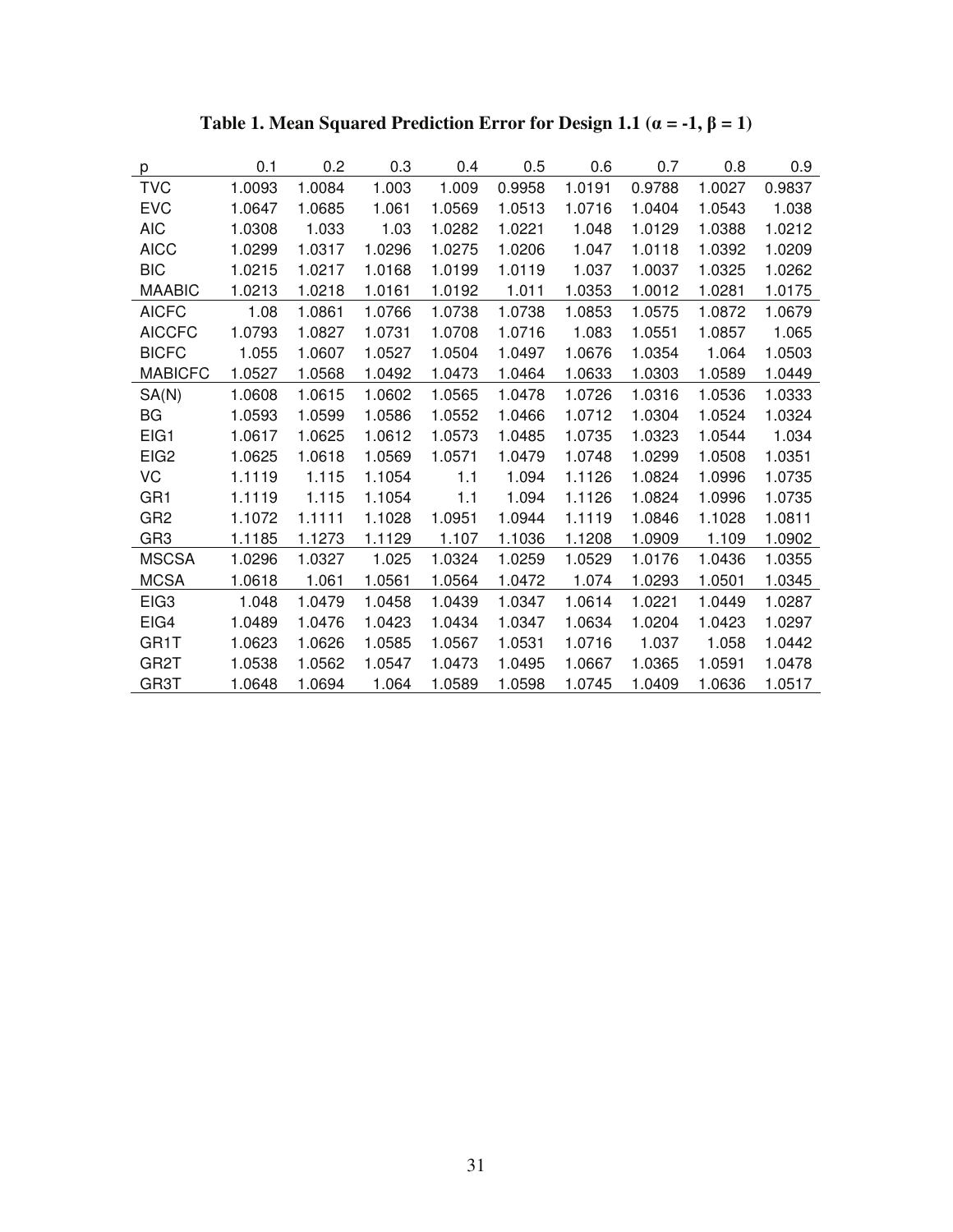| p                | 0.1    | 0.2    | 0.3    | 0.4    | 0.5    | 0.6    | 0.7    | 0.8    | 0.9    |
|------------------|--------|--------|--------|--------|--------|--------|--------|--------|--------|
| <b>TVC</b>       | 0.9978 | 0.9999 | 0.993  | 1.0016 | 0.9746 | 1.0007 | 0.9944 | 1.0061 | 0.9744 |
| <b>EVC</b>       | 1.0541 | 1.0599 | 1.0531 | 1.061  | 1.0258 | 1.055  | 1.0492 | 1.0697 | 1.0265 |
| <b>AIC</b>       | 1.0424 | 1.0451 | 1.0472 | 1.0628 | 1.0276 | 1.0629 | 1.0523 | 1.0781 | 1.0525 |
| <b>AICC</b>      | 1.0413 | 1.0446 | 1.0466 | 1.0632 | 1.0284 | 1.0651 | 1.0537 | 1.0787 | 1.0525 |
| <b>BIC</b>       | 1.052  | 1.0449 | 1.0401 | 1.0669 | 1.0376 | 1.0898 | 1.0947 | 1.1088 | 1.0541 |
| <b>MAABIC</b>    | 1.0432 | 1.0424 | 1.0375 | 1.0617 | 1.0293 | 1.0789 | 1.0816 | 1.1013 | 1.0549 |
| <b>AICFC</b>     | 1.0951 | 1.0936 | 1.0909 | 1.1161 | 1.0801 | 1.1162 | 1.1068 | 1.1308 | 1.1123 |
| <b>AICCFC</b>    | 1.0935 | 1.0913 | 1.0883 | 1.1162 | 1.0778 | 1.1155 | 1.1067 | 1.1307 | 1.1132 |
| <b>BICFC</b>     | 1.0747 | 1.0774 | 1.0779 | 1.1022 | 1.0685 | 1.1149 | 1.1119 | 1.1384 | 1.1099 |
| <b>MABICFC</b>   | 1.0681 | 1.0675 | 1.0661 | 1.0899 | 1.0536 | 1.0951 | 1.0938 | 1.1199 | 1.0939 |
| SA(N)            | 1.0528 | 1.0647 | 1.0708 | 1.1005 | 1.0775 | 1.1336 | 1.1802 | 1.2932 | 1.5679 |
| BG               | 1.0523 | 1.0639 | 1.0681 | 1.0941 | 1.0624 | 1.1096 | 1.125  | 1.1786 | 1.2586 |
| EIG1             | 1.0534 | 1.0656 | 1.0726 | 1.1038 | 1.0868 | 1.1513 | 1.2451 | 1.4685 | 2.0086 |
| EIG <sub>2</sub> | 1.0556 | 1.0646 | 1.0694 | 1.0968 | 1.0798 | 1.1471 | 1.2151 | 1.4022 | 2.1174 |
| VC               | 1.1051 | 1.1036 | 1.105  | 1.1124 | 1.0706 | 1.1084 | 1.0945 | 1.1241 | 1.1026 |
| GR <sub>1</sub>  | 1.1051 | 1.1036 | 1.105  | 1.1124 | 1.0706 | 1.1084 | 1.0945 | 1.1241 | 1.1026 |
| GR <sub>2</sub>  | 1.1131 | 1.1098 | 1.1091 | 1.1191 | 1.0804 | 1.1125 | 1.1016 | 1.126  | 1.107  |
| GR <sub>3</sub>  | 1.1196 | 1.1104 | 1.1082 | 1.1183 | 1.082  | 1.1169 | 1.1065 | 1.129  | 1.1136 |
| <b>MSCSA</b>     | 1.0597 | 1.0712 | 1.0722 | 1.0973 | 1.0657 | 1.113  | 1.14   | 1.1963 | 1.3498 |
| <b>MCSA</b>      | 1.0552 | 1.0642 | 1.0684 | 1.0951 | 1.0739 | 1.1339 | 1.1781 | 1.2804 | 1.567  |
| EIG <sub>3</sub> | 1.0542 | 1.0639 | 1.0694 | 1.09   | 1.0522 | 1.1009 | 1.1098 | 1.1573 | 1.2143 |
| EIG4             | 1.0561 | 1.0631 | 1.0684 | 1.0886 | 1.0525 | 1.0974 | 1.1102 | 1.1556 | 1.2158 |
| GR1T             | 1.069  | 1.0827 | 1.0874 | 1.1017 | 1.0652 | 1.1082 | 1.1005 | 1.1335 | 1.1131 |
| GR2T             | 1.0729 | 1.0881 | 1.0858 | 1.1006 | 1.0681 | 1.1052 | 1.1005 | 1.129  | 1.1134 |
| GR3T             | 1.0808 | 1.087  | 1.0851 | 1.1018 | 1.0649 | 1.1027 | 1.1023 | 1.1281 | 1.1128 |

Table 2. Mean Squared Prediction Error for Design 1.6 ( $\alpha = -0.1$ ,  $\beta = 0.8$ )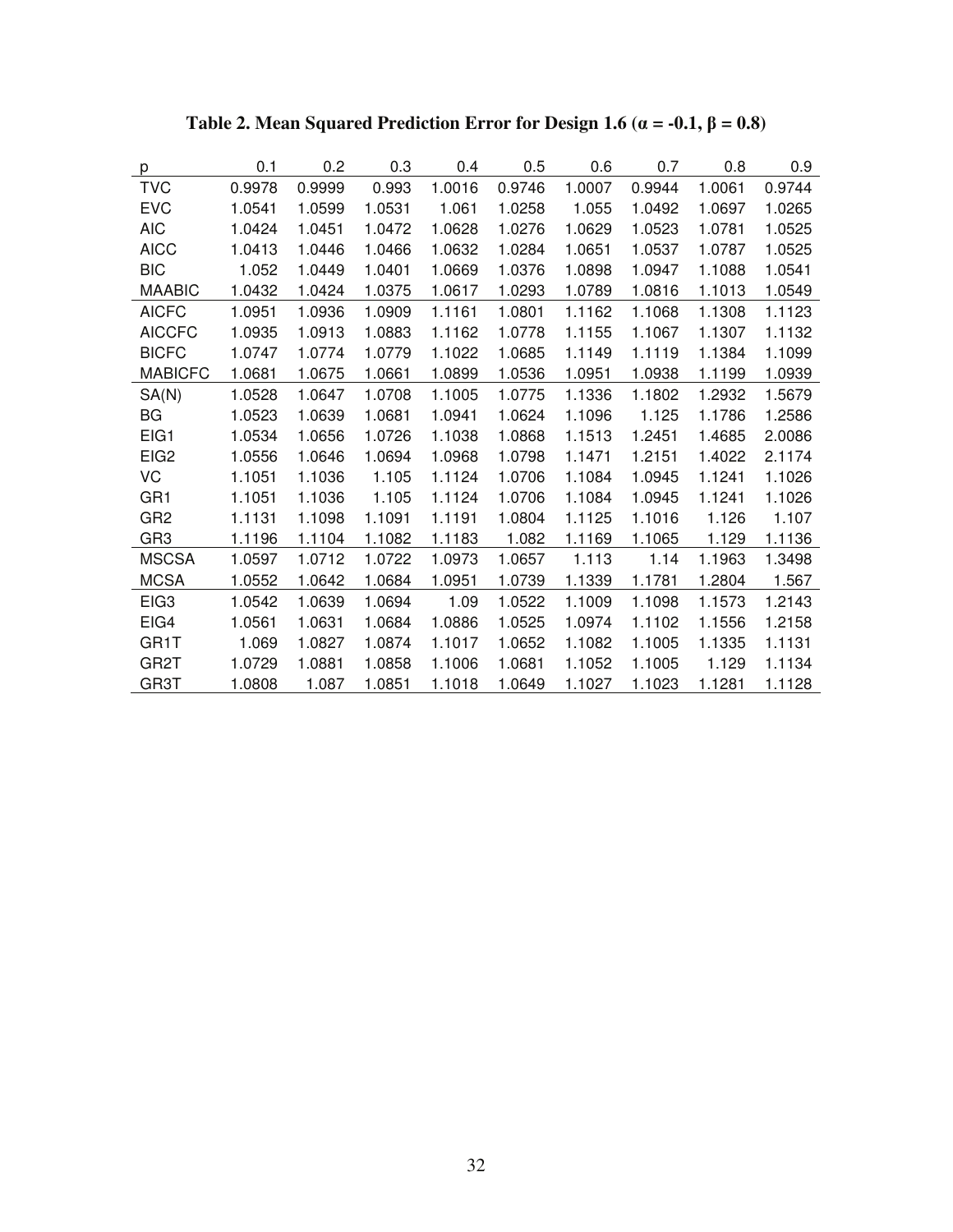|        | Model  |        |        |        |        |        |        |        |        |        |
|--------|--------|--------|--------|--------|--------|--------|--------|--------|--------|--------|
|        |        | 2      | 3      | 4      | 5      | 6      |        | 8      | 9      | 10     |
| Design |        |        |        |        |        |        |        |        |        |        |
|        | 0.0544 | 0.1594 | 0.0392 | 0.1198 | 0.0321 | 0.1664 | 0.1013 | 0.0736 | 0.04   | 0.0382 |
| 2      | 0.0733 | 0.2286 | 0.0548 | 0.1752 | 0.0468 | 0.2882 | 0.2131 | 0.179  | 0.1264 | 0.1118 |
| 3      | 0.1031 | 0.4236 | 0.077  | 0.3293 | 0.0655 | 0.7634 | 0.7951 | 0.7507 | 0.6568 | 0.6133 |
| 4      | 0.1124 | 0.4313 | 0.0864 | 0.3384 | 0.0751 | 0.7711 | 0.8051 | 0.7627 | 0.6702 | 0.6267 |
| 5.     | 0.1221 | 0.4451 | 0.0957 | 0.3519 | 0.0847 | 0.8051 | 0.8667 | 0.8373 | 0.7606 | 0.7244 |
| 6      | 0.1321 | 0.4518 | 0.1048 | 0.3598 | 0.0941 | 0.8097 | 0.8731 | 0.8457 | 0.772  | 0.737  |
|        | 0.1422 | 0.4581 | 0.1142 | 0.3667 | 0.1044 | 0.8121 | 0.876  | 0.8495 | 0.7776 | 0.7437 |
| 8      | 0.1524 | 0.4687 | 0.1239 | 0.3767 | 0.1144 | 0.8419 | 0.9525 | 0.963  | 0.961  | 0.9558 |

**Table 3 R<sup>2</sup> for the 8 predictive models for the 10 cases in Design 1**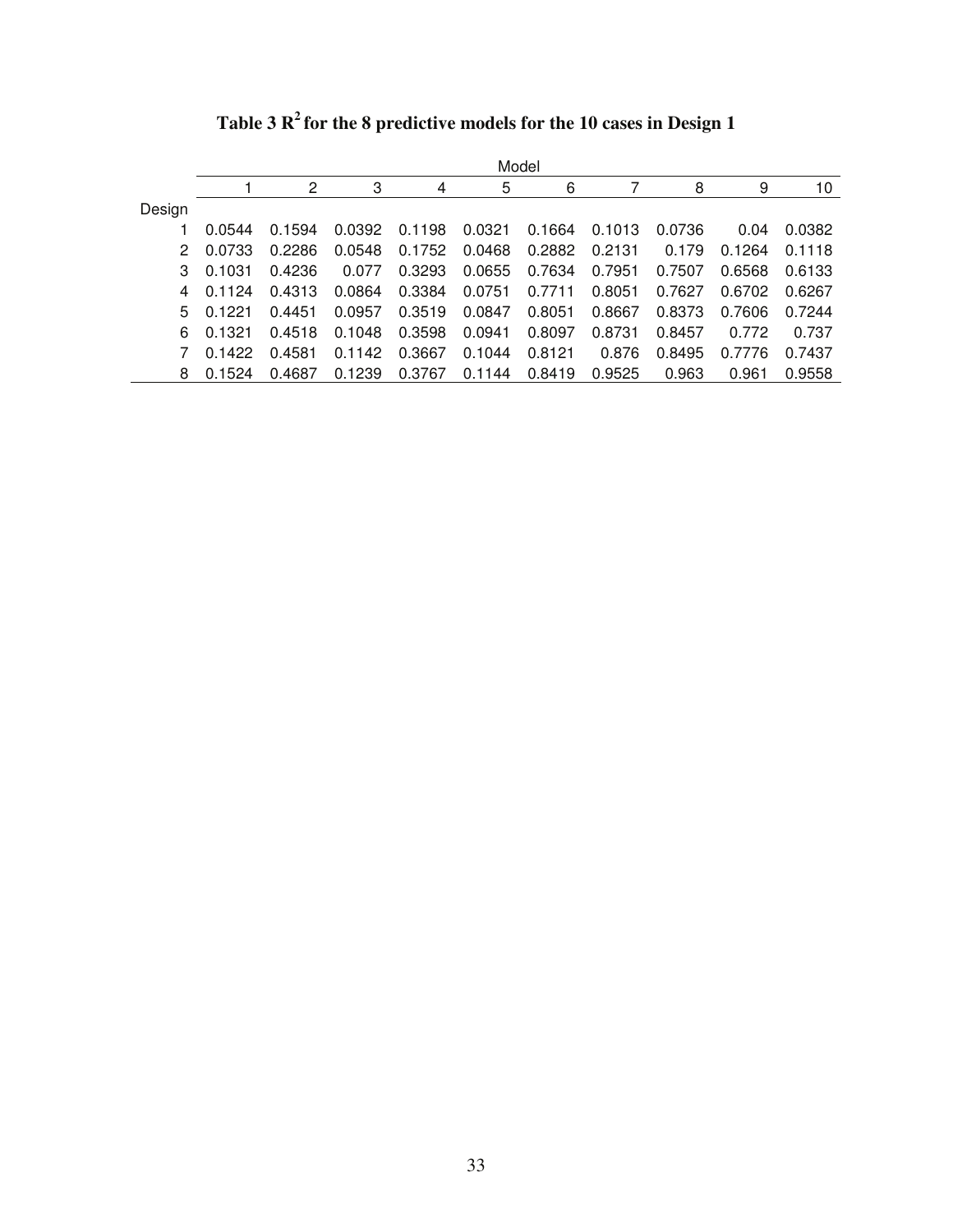|                   | <b>Fixed</b> | <b>Recursive</b> | <b>Rolling</b> |
|-------------------|--------------|------------------|----------------|
| <b>AIC</b>        | 1.4705       | 1.2855           | 1.0182         |
| <b>AICC</b>       | 1.4705       | 1.2855           | 1.0182         |
| <b>BIC</b>        | 1.4705       | 1.2855           | 1.0182         |
| <b>MABIC</b>      | 1.4743       | 1.3016           | 1.1132         |
| <b>AICFC</b>      | 1.5981       | 1.1777           | 1.476          |
| <b>AICCFC</b>     | 1.5981       | 1.1777           | 1.2191         |
| <b>BICFC</b>      | 1.5981       | 1.1777           | 1.2191         |
| <b>MABICFC</b>    | 1.5799       | 1.2011           | 1.24           |
| SA(N)             | 2.2513       | 1.4939           | 1.1164         |
| BG                | 2.2418       | 1.4568           | 1.1161         |
| EIG1              | 4.0035       | 1.5218           | 1.1175         |
| EIG <sub>2</sub>  | 1.7339       | 1.3749           | 1.0936         |
| VC                | 1.3683       | 1.1406           | 1.1572         |
| GR <sub>1</sub>   | 1.3683       | 1.1406           | 1.1572         |
| GR <sub>2</sub>   | 1.4847       | 1.1917           | 1.2654         |
| GR <sub>3</sub>   | 1.6512       | 1.2019           | 1.4307         |
| <b>MSCSA</b>      | 2.0692       | 1.3529           | 1.3522         |
| <b>MCSA</b>       | 1.7301       | 1.3574           | 1.0916         |
| EIG <sub>3</sub>  | 2.1475       | 1.4243           | 1.0995         |
| EIG4              | 1.6791       | 1.4587           | 1.1752         |
| GR1T              | 2.8641       | 1.1682           | 0.9562         |
| GR <sub>2</sub> T | 1.2434       | 1.4344           | 1.2357         |
| GR3T              | 1.5082       | 1.4516           | 1.6799         |

**Table 4 MSPE of US Real GDP Prediction (T0 = 1990Q4, T1 = 1998Q4, T = 2009Q3)**